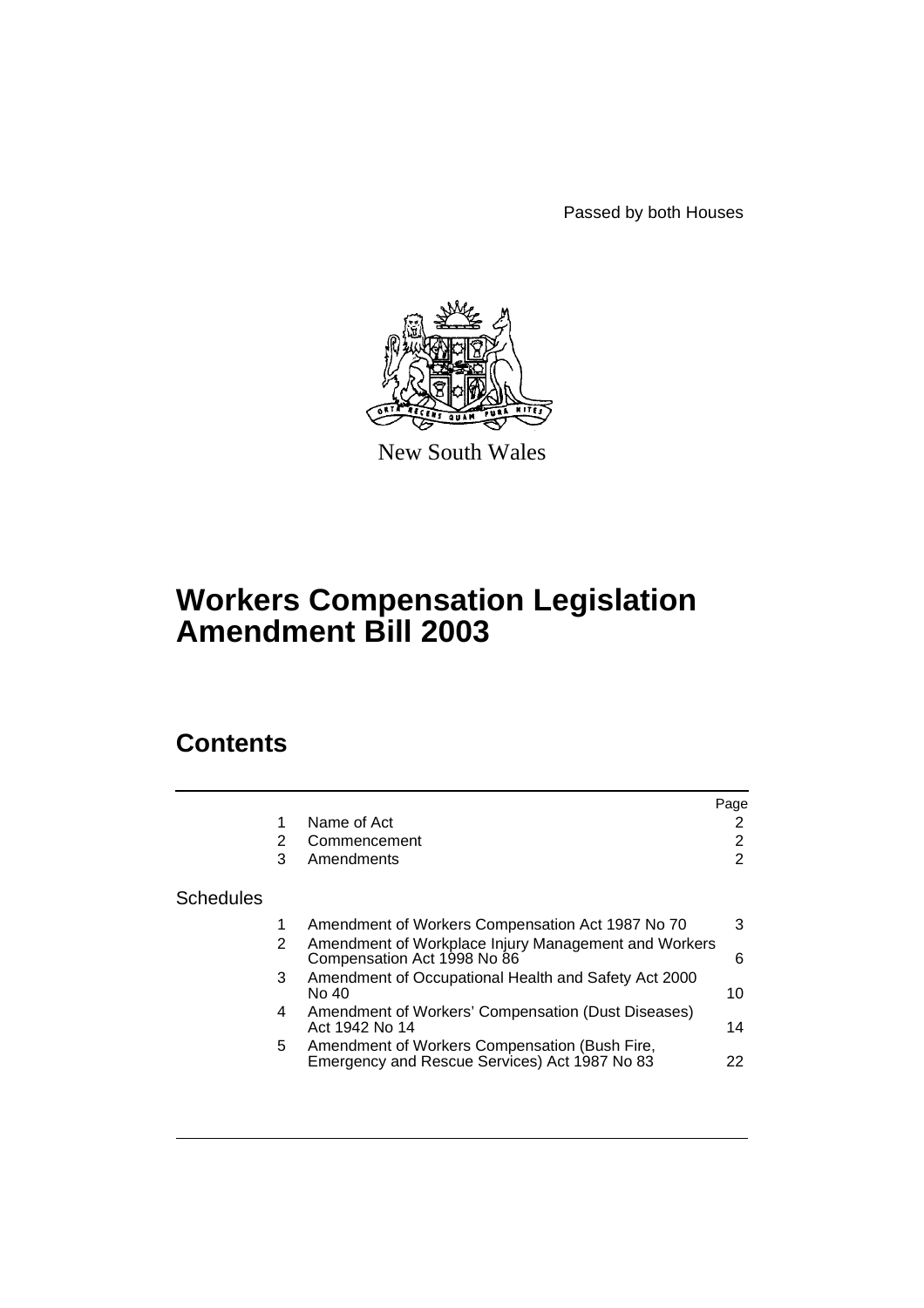**Contents** 

|   |                                                                            | Page |
|---|----------------------------------------------------------------------------|------|
| 6 | Amendment of Workers' Compensation (Dust Diseases)<br>Regulation 1998      | 23   |
|   | Amendment of Workers Compensation Legislation<br>Amendment Act 2002 No 124 | 24   |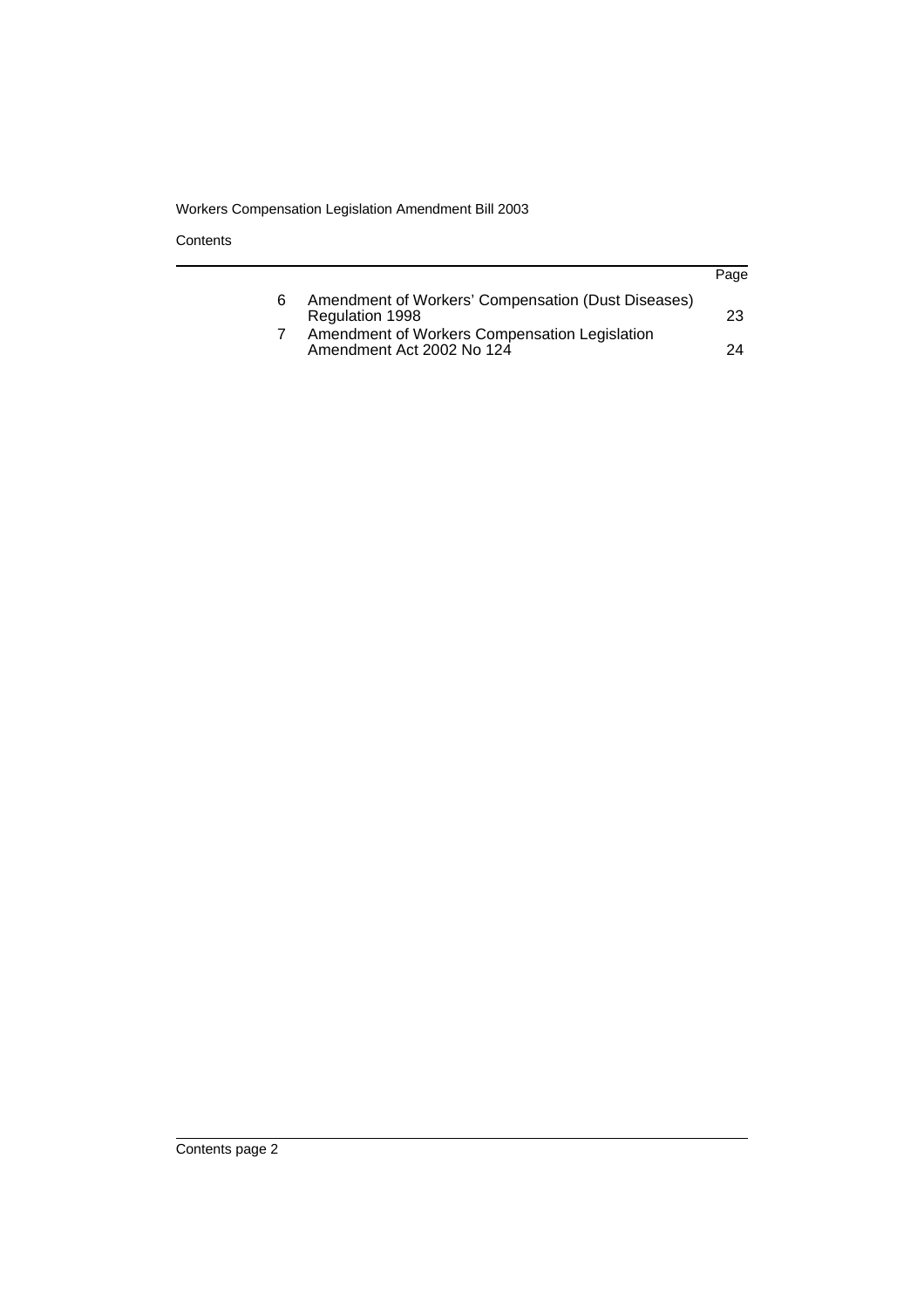*I certify that this PUBLIC BILL, which originated in the LEGISLATIVE COUNCIL, has finally passed the LEGISLATIVE COUNCIL and the LEGISLATIVE ASSEMBLY of NEW SOUTH WALES.*

*Legislative Council 2003* *Clerk of the Parliaments*



New South Wales

# **Workers Compensation Legislation Amendment Bill 2003**

Act No , 2003

An Act to amend the *Workers Compensation Act 1987*, the *Workplace Injury Management and Workers Compensation Act 1998* and certain other Acts to make further provision with respect to commencement of proceedings, dust diseases and injury notification; and for other purposes.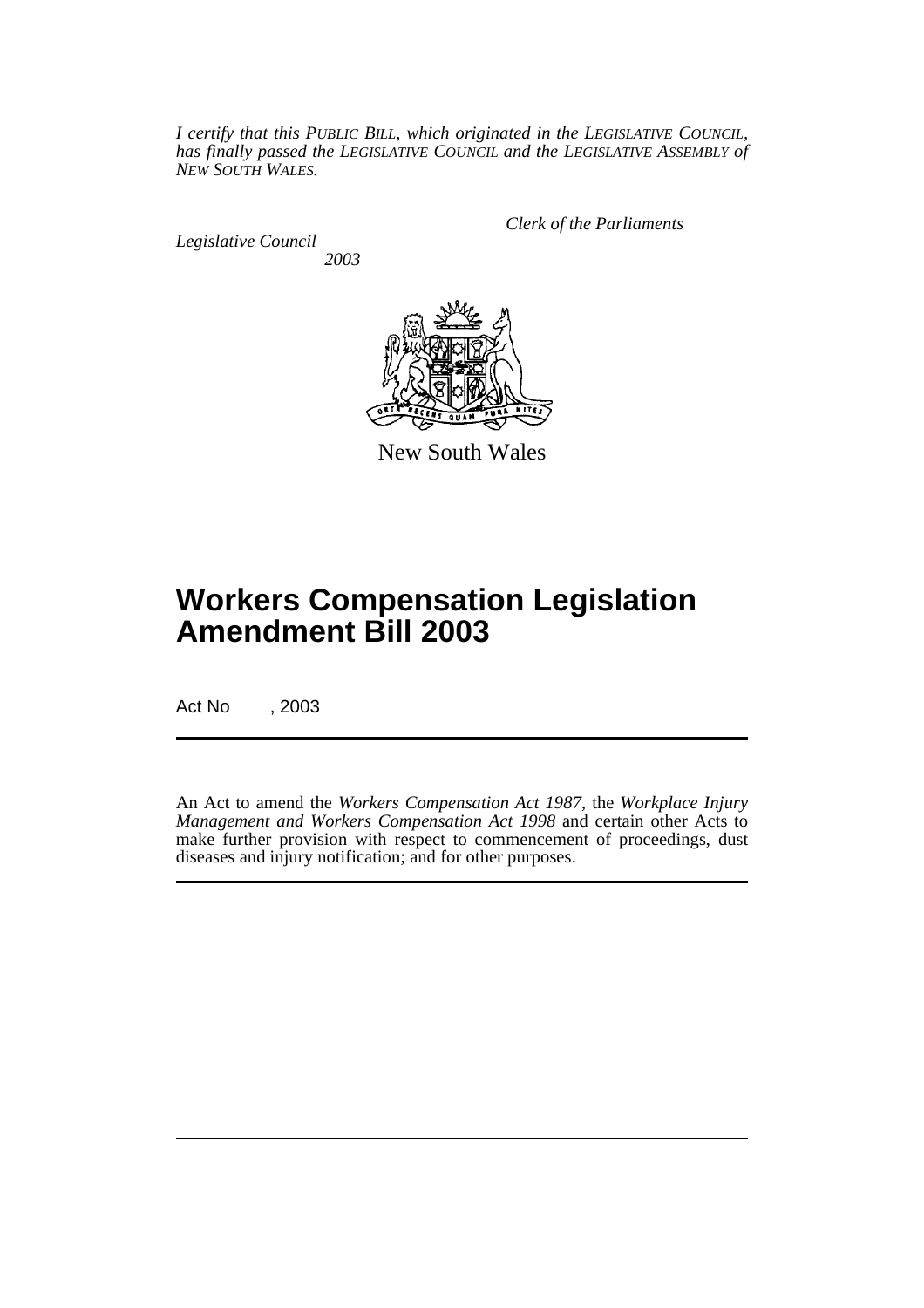# <span id="page-3-0"></span>**The Legislature of New South Wales enacts:**

# **1 Name of Act**

This Act is the *Workers Compensation Legislation Amendment Act 2003*.

# <span id="page-3-1"></span>**2 Commencement**

- (1) This Act commences on a day or days to be appointed by proclamation.
- (2) A proclamation under this section may appoint a particular time on a day as the time for commencement on that day.

# <span id="page-3-2"></span>**3 Amendments**

The Acts and Regulation specified in the Schedules to this Act are amended as set out in those Schedules.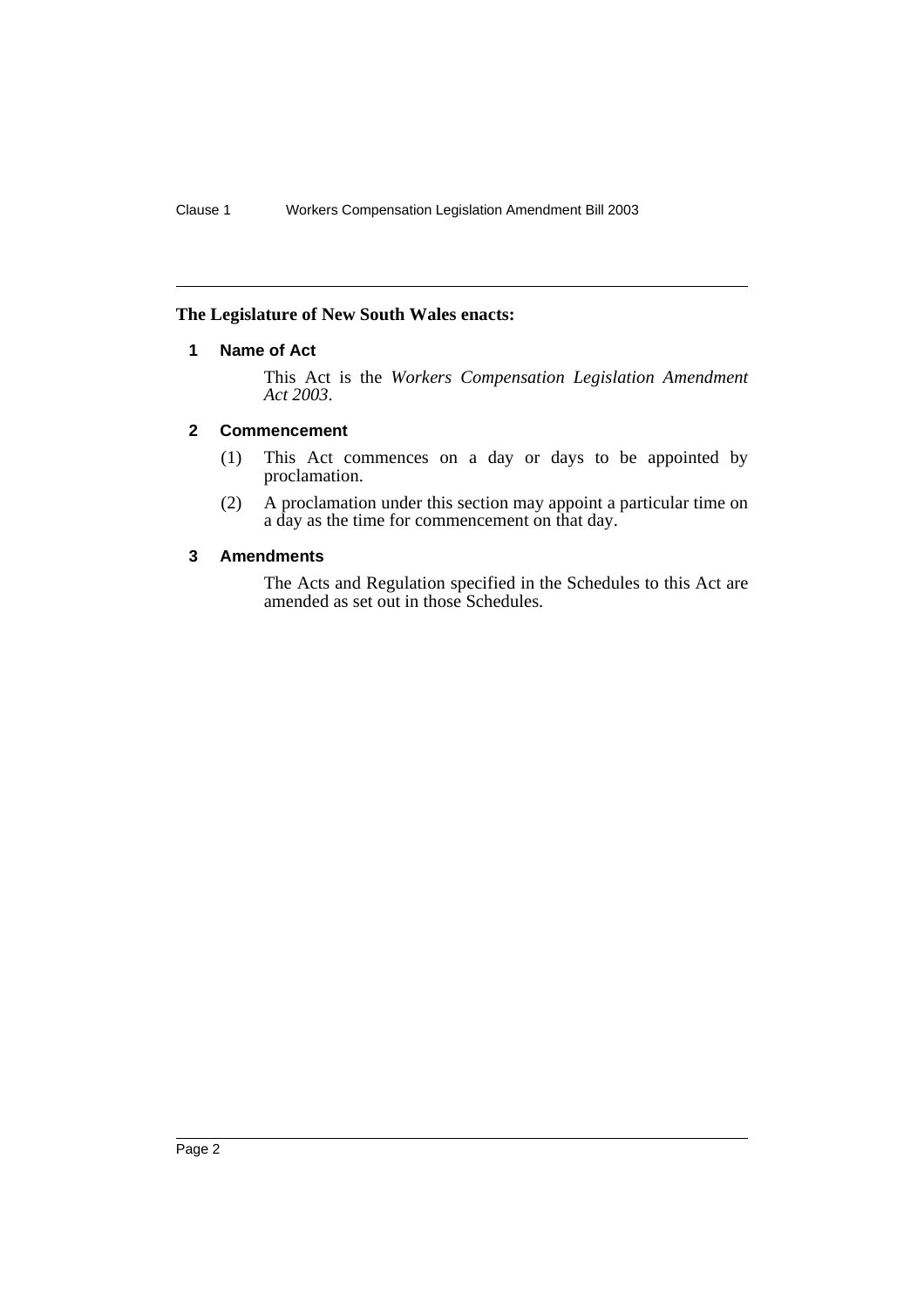Amendment of Workers Compensation Act 1987 No 70 Schedule 1

# <span id="page-4-0"></span>**Schedule 1 Amendment of Workers Compensation Act 1987 No 70**

(Section 3)

# **[1] Section 87I Payment**

Omit section 87I (2).

#### **[2] Section 151DA Time not to run for commencement of proceedings in certain cases**

Insert before section 151DA (1) (a):

(a1) while the determination of the claim concerned is delayed as permitted by section 281 of the 1998 Act, but not including delay beyond 2 months after the claimant has provided all relevant particulars about the claim as required by section 281 (2) (b) of that Act, or

> **Note.** Delay in determining a claim beyond 2 months is only permitted on the basis that degree of permanent impairment is not fully ascertainable and the insurer has notified the claimant of this. In such a case, paragraph (a) of this subsection can apply (if a dispute about whether degree of permanent impairment is fully ascertainable is the subject of medical assessment) to further prevent time running for the purposes of section 151D.

#### **[3] Section 151DA (1) (a)**

Omit the paragraph. Insert instead:

(a) while a medical dispute as to whether the degree of permanent impairment of the injured worker is at least 15%, or whether the degree of permanent impairment of the injured worker is fully ascertainable, is the subject of a referral for determination by the Commission or a referral for assessment under Part 7 of Chapter 7 of the 1998 Act (including any further assessment under section 329 of that Act), or

#### **[4] Section 151DA (1) (a2), (a3)**

Insert after section 151DA (1) (a):

(a2) during the period of 1 month after an offer of settlement is made to the claimant pursuant to the determination of the claim as and when required by the 1998 Act, or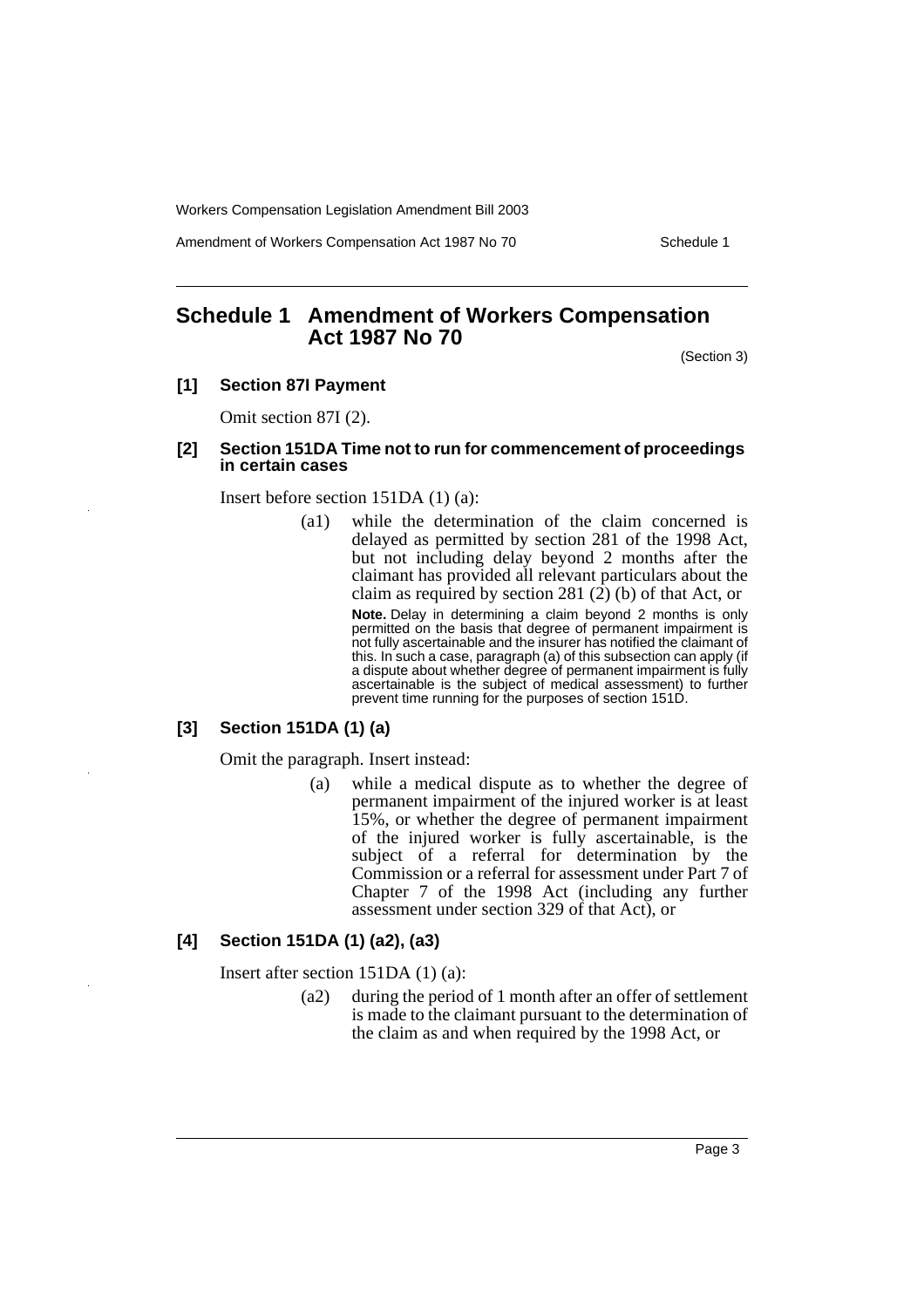Schedule 1 Amendment of Workers Compensation Act 1987 No 70

(a3) while an assessment under Part 7 of Chapter 7 of the 1998 Act in respect of a medical dispute referred to in paragraph (a) is the subject of a pending appeal under section 327 of the 1998 Act, or

## **[5] Section 151DA (6)**

Insert after section 151DA (5):

(6) The President may delegate to a Deputy President any function of the President under this section (except this power of delegation), but only if the President is satisfied that the delegation is necessary to avoid a conflict of interest or the appearance of bias.

#### **[6] Section 208AA Contributions by employers exiting the managed fund scheme**

Omit section 208AA (6) (d). Insert instead:

(d) a licensed insurer must pay to the responsible insurer such amount as the Authority determines to be fair and reasonable,

## **[7] Schedule 6 Savings transitional and other provisions, Part 18F**

Insert as Part 18F:

# **Part 18F Provisions consequent on enactment of 2003 amending Act**

#### **1 Definition**

In this Part:

*2003 amending Act* means the *Workers Compensation Legislation Amendment Act 2003*.

#### **2 Requirement to produce records**

A requirement imposed under section 238 (2) (h) of the 1998 Act before the repeal of that paragraph by the 2003 amending Act continues to have effect as if that paragraph had not been repealed.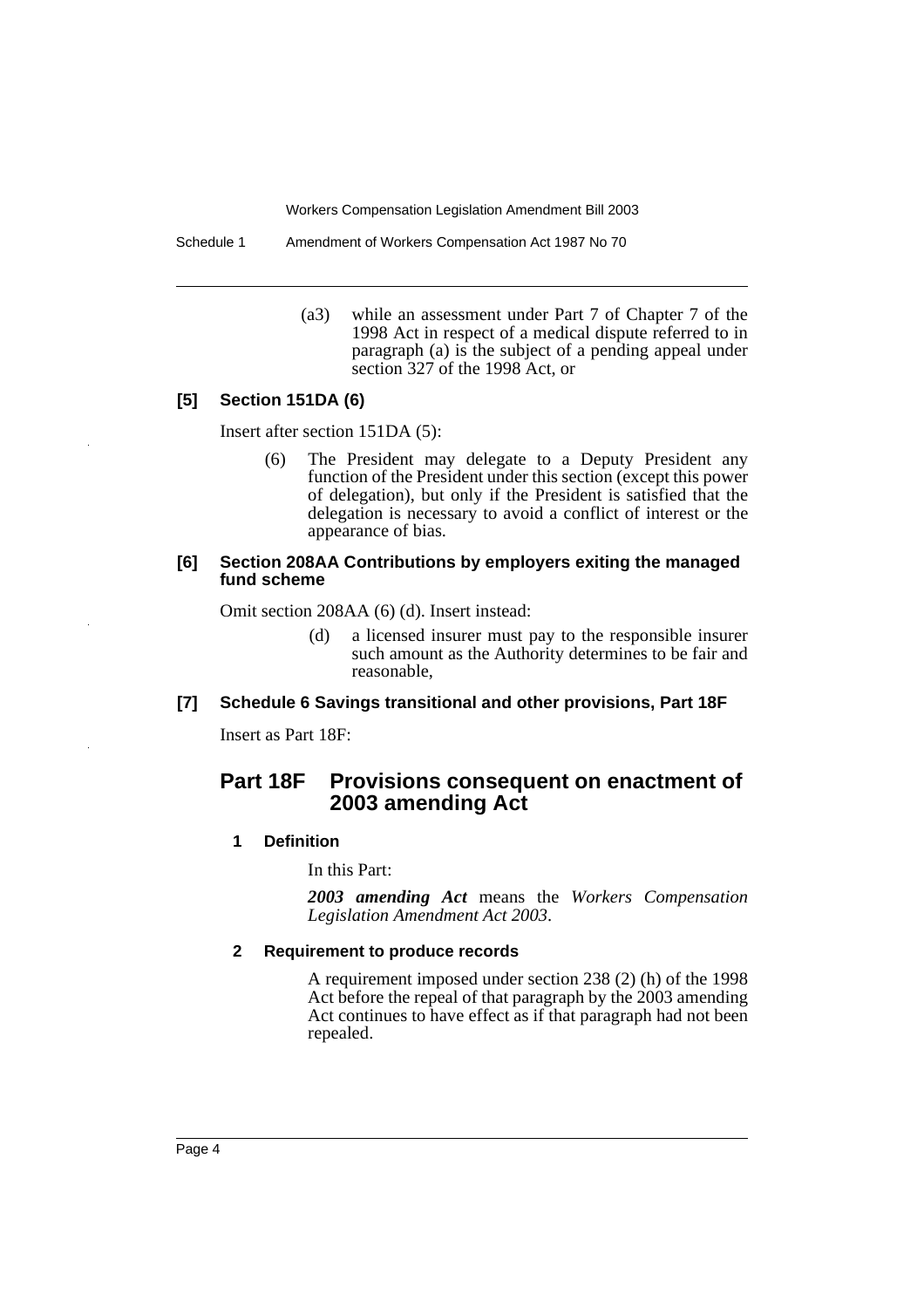Amendment of Workers Compensation Act 1987 No 70 Schedule 1

#### **3 Reinstatement of costs provision in regulations**

The amendments made to the *Workers Compensation (General) Regulation 1995* by the *Workers Compensation (General) Further Amendment (Costs in Compensation Matters) Regulation 2003* are taken to have had effect on and from 28 February 2003.

### **4 General operation of amendments**

Except as provided by this Part or the regulations, an amendment made to this Act or the 1998 Act by the 2003 amending Act does not apply in respect of:

- (a) proceedings commenced in the Commission before the commencement of the amendment, or
- (b) a claim for compensation made before the commencement of the amendment, or
- (c) an injury received before the commencement of the amendment.

# **[8] Schedule 6, Part 20**

Insert at the end of clause 1 (1):

*Workers Compensation Legislation Amendment Act 2003*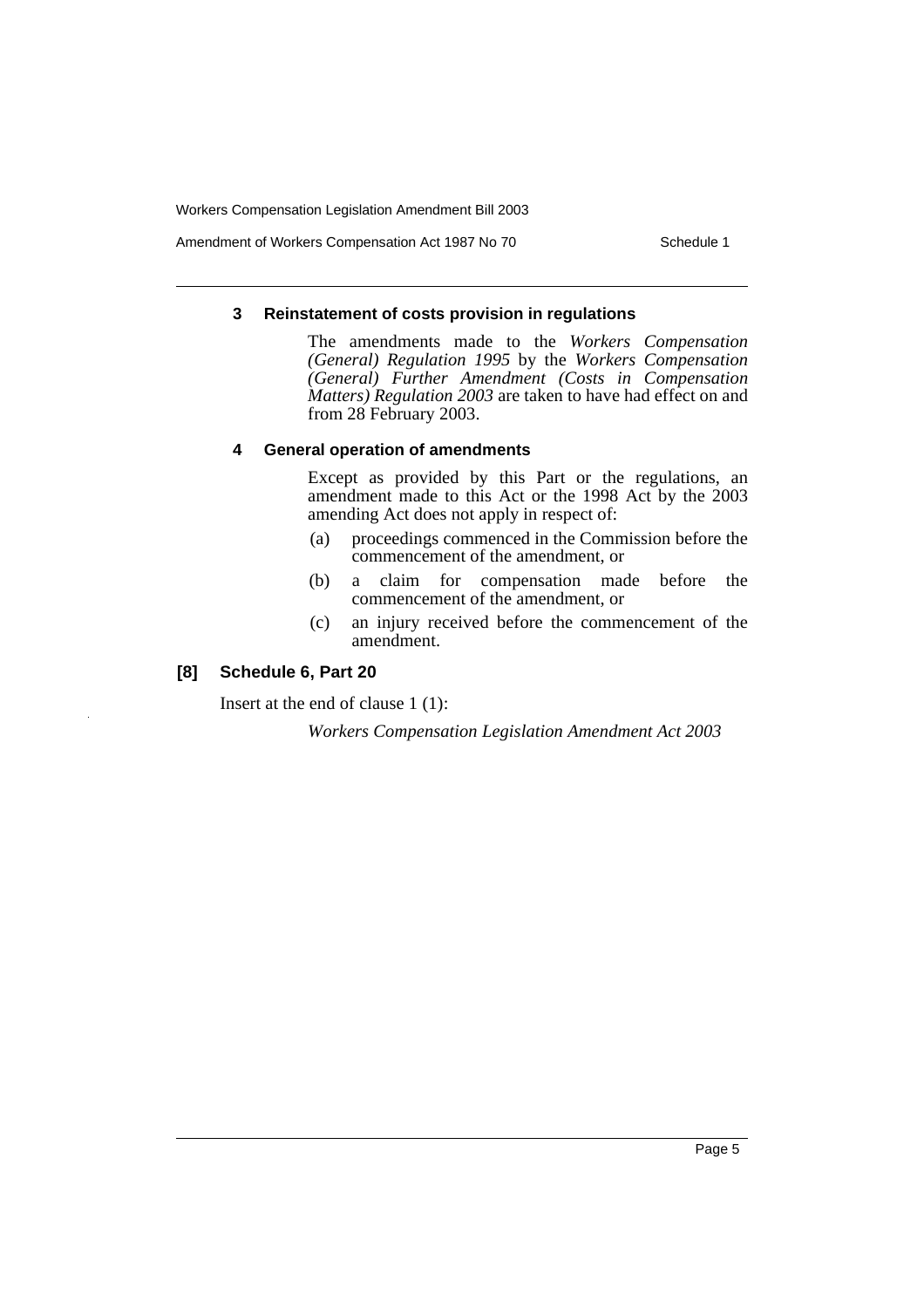Schedule 2 Amendment of Workplace Injury Management and Workers Compensation Act 1998 No 86

# <span id="page-7-0"></span>**Schedule 2 Amendment of Workplace Injury Management and Workers Compensation Act 1998 No 86**

(Section 3)

#### **[1] Section 44 Early notification of workplace injury**

Insert after section 44 (4):

(5) The regulations under section 160 of the 1987 Act may make provision for the prescribed excess amount applicable to an employer under that section to vary according to the time within which the employer notifies the insurer concerned that a worker has received a workplace injury.

#### **[2] Section 142 Regulation of advertising**

Insert "or claims for work injury damages" after "this Act" in section 142 (1).

#### **[3] Section 238 Powers of entry and inspection by officers of Authority**

Omit section 238 (2) (h).

## **[4] Section 238AA Power to obtain information, documents and evidence**

Insert "or the regulations under those Acts" after "1987 Act" in section 238AA (1).

# **[5] Section 238AA (8)**

Insert after section 238AA (7):

- (8) A person must not:
	- (a) without reasonable excuse, refuse or fail to comply with a requirement under this section, or
	- (b) in purported compliance with a requirement under this section, give information or evidence or produce a document knowing it to be false or misleading in a material particular.

Maximum penalty: 100 penalty units.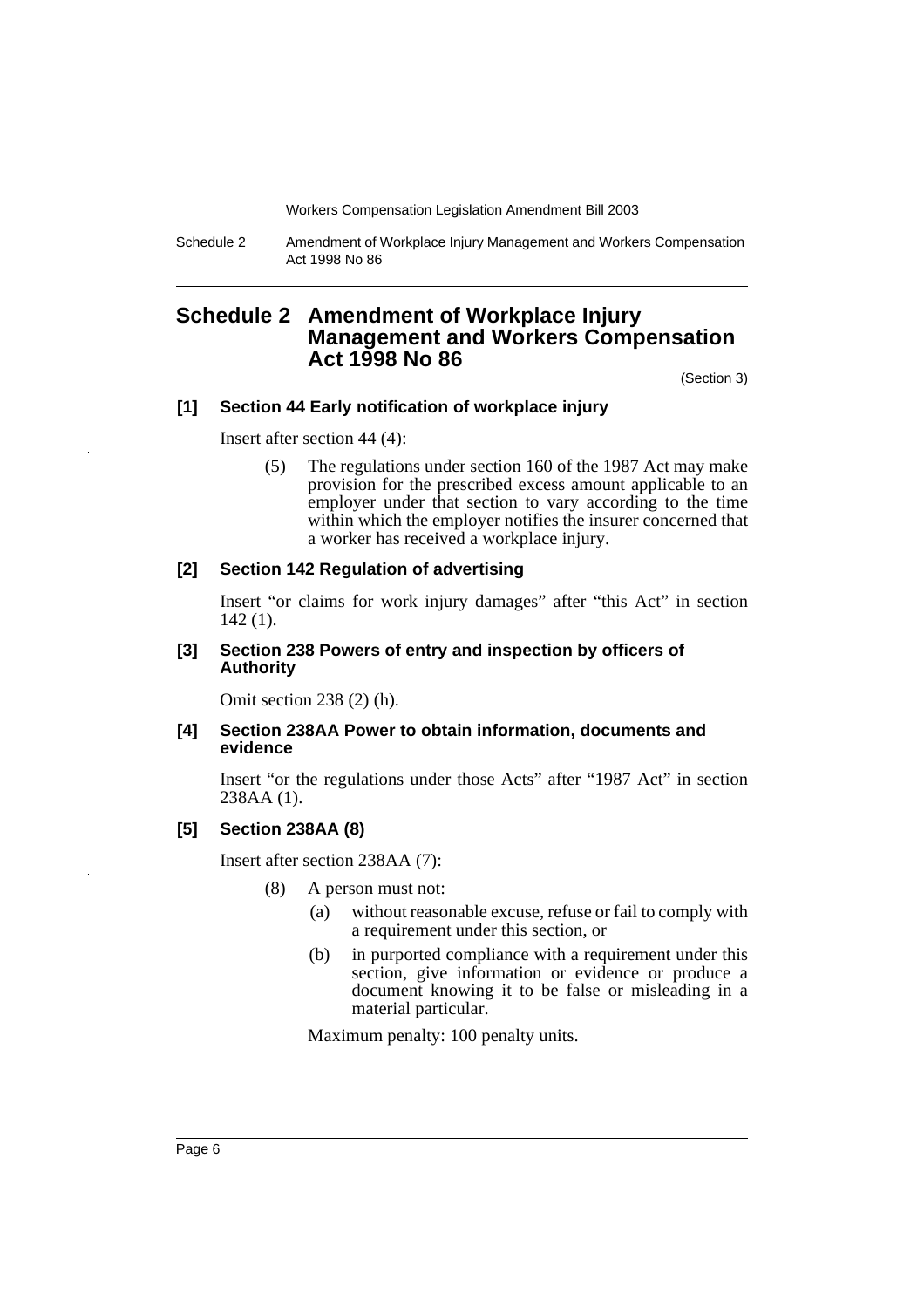Amendment of Workplace Injury Management and Workers Compensation Act 1998 No 86 Schedule 2

#### **[6] Section 238B**

Omit the section. Insert instead:

#### **238B Protection from incrimination**

#### (1) **Self-incrimination not an excuse**

A person is not excused from a requirement under section 238 or 238AA to produce a document, record or statement, to give information or evidence or to answer a question on the ground that the document, record, statement, information, evidence or answer might incriminate the person or make the person liable to a penalty.

#### (2) **Answer, information or evidence not admissible if objection made**

However, any answer, information or evidence given by a natural person in compliance with a requirement under section 238 or 238AA is not admissible in evidence against the person in criminal proceedings (except proceedings for an offence under section 238 or 238AA) if:

- (a) the person objected at the time to doing so on the ground that it might incriminate the person, or
- (b) the person was not warned at an appropriate time that the person may object to giving the answer, information or evidence on the ground that it might incriminate the person.

#### (3) **Appropriate time for giving warning about incrimination**

An *appropriate time* for warning a person as referred to in subsection (2) (b) is any of the following times:

- (a) the time when the requirement to give the answer, information or evidence is made,
- (b) in the case of evidence required to be given when appearing before an authorised officer, any time after the start of the appearance before the authorised officer,
- (c) at or about the time immediately before the person gives the answer, information or evidence.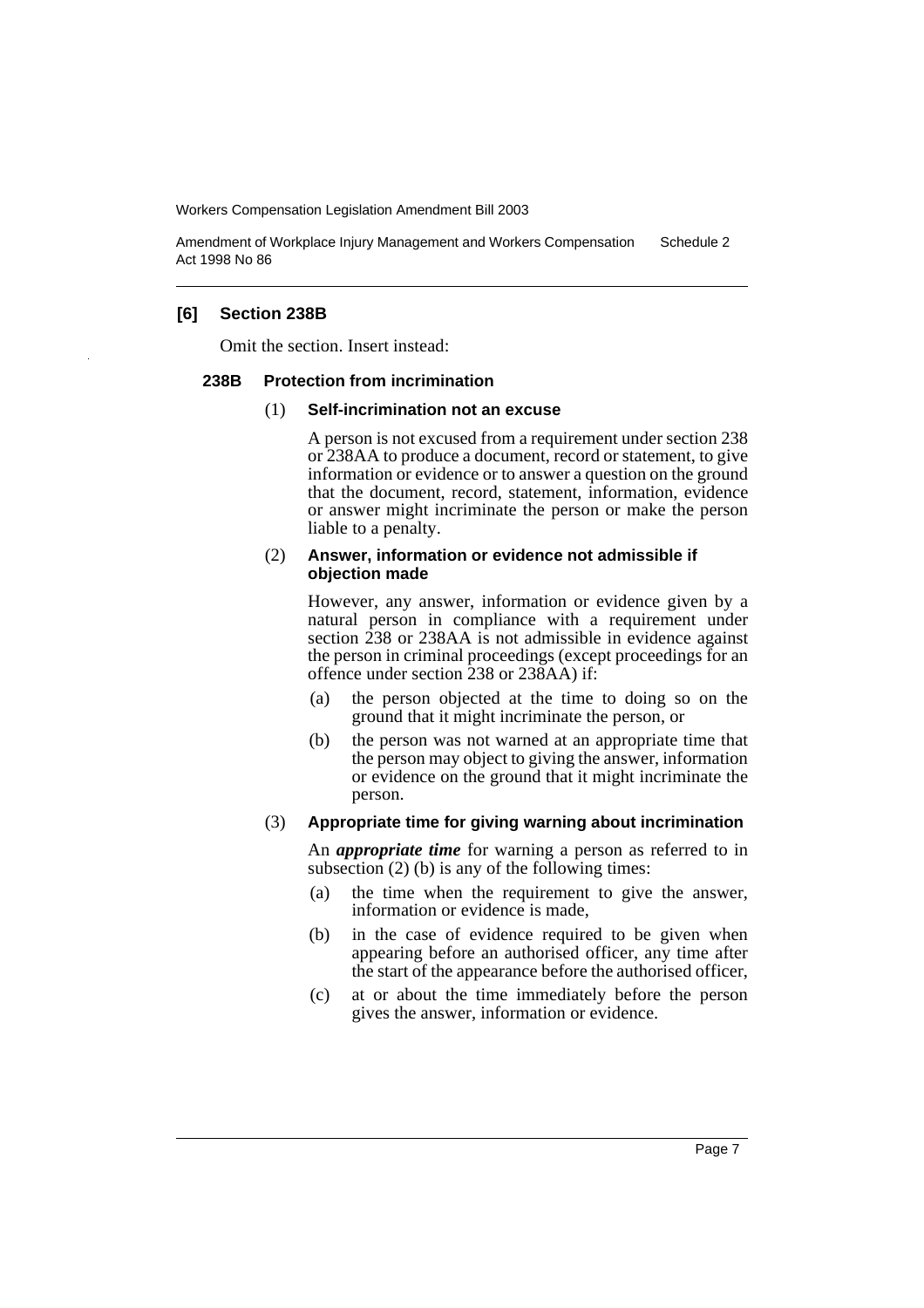Schedule 2 Amendment of Workplace Injury Management and Workers Compensation Act 1998 No 86

#### (4) **Documents, records or statements admissible**

Any document, record or statement produced by a person in compliance with a requirement under section 238 or 238AA is not inadmissible in evidence against the person in criminal proceedings on the ground that the document, record or statement might incriminate the person.

#### (5) **Further information**

Further information obtained as a result of a document, record or statement produced or information, evidence or answer given in compliance with a requirement under section 238 or 238AA is not inadmissible on the ground:

- (a) that the document, record, statement, information, evidence or answer had to be produced or given, or
- (b) that the document, record, statement, information, evidence or answer might incriminate the person.

#### **[7] Section 323 Deduction for previous injury or pre-existing condition or abnormality**

Omit section 323 (5).

#### **[8] Section 351 Reference of question of law on compensation claim to Commission constituted by Presidential member**

Insert after section 351 (7):

(8) The President may delegate to a Deputy President any function of the President under this section (except this power of delegation), but only if the President is satisfied that the delegation is necessary to avoid a conflict of interest or the appearance of bias.

# **[9] Section 363 Control and direction of members of Commission**

Omit the section.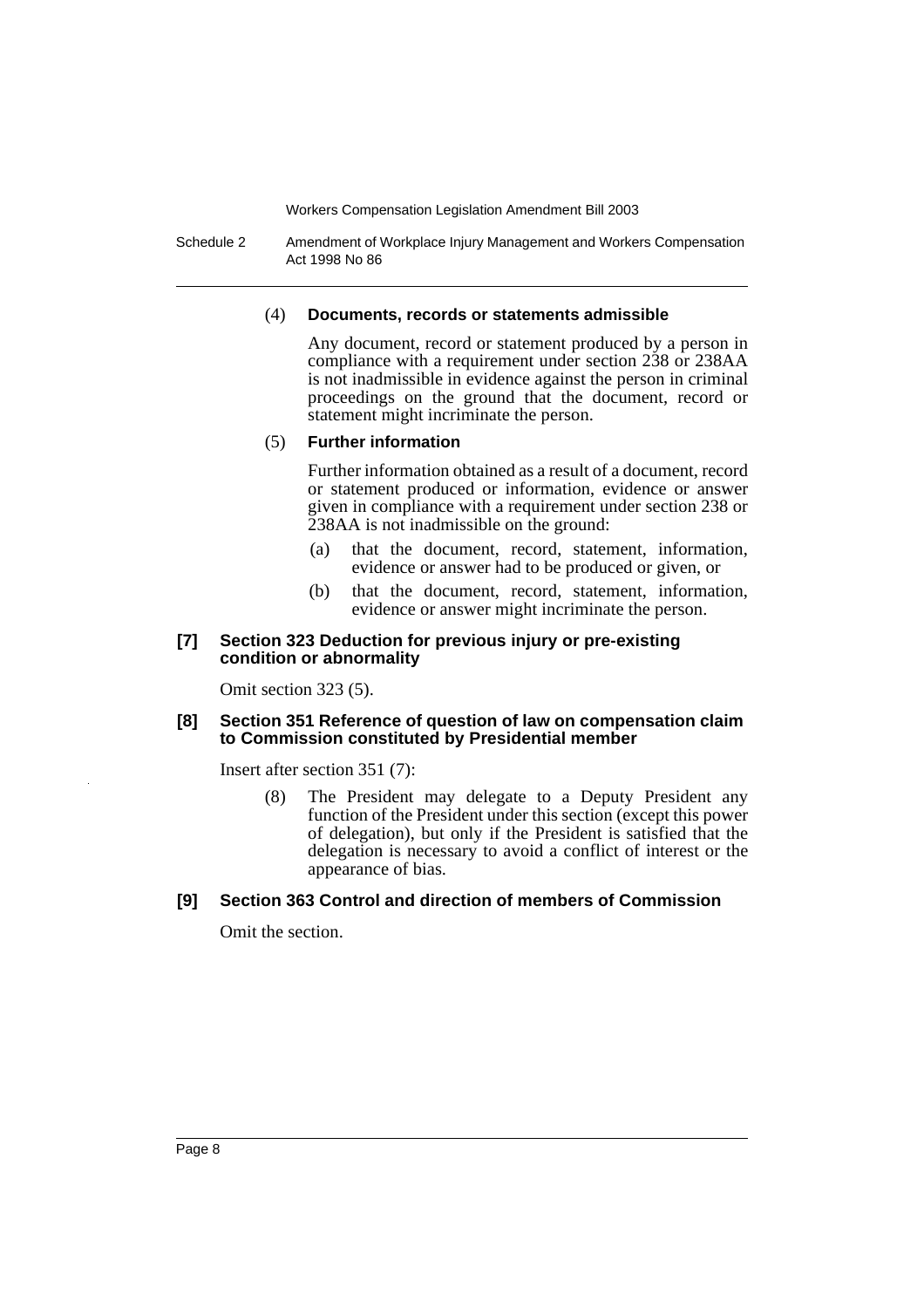Amendment of Workplace Injury Management and Workers Compensation Act 1998 No 86 Schedule 2

## **[10] Section 372**

Omit the section. Insert instead:

#### **372 Control and direction of members of Commission**

- (1) The members of the Commission other than the Arbitrators are, in the exercise of their functions, subject to the general control and direction of the President.
- (2) Arbitrators are, in the exercise of their functions, subject to the general control and direction of the Registrar.

## **[11] Section 374 Staff and facilities**

Omit "Part 2 of the *Public Sector Management Act 1988*" from section 374 (1).

Insert instead "Chapter 2 of the *Public Sector Employment and Management Act 2002*".

# **[12] Section 374 (3)**

Omit "*Public Sector Management Act 1988*".

Insert instead "*Public Sector Employment and Management Act 2002*".

#### **[13] Section 374 (5) and (6)**

Insert after section 374 (4):

- (5) The Department Head of the Department in which staff of the Commission are employed may delegate to the Registrar any of the Department Head's functions under the *Public Sector Employment and Management Act 2002* with respect to those staff (other than this power of delegation).
- (6) For the purposes of section 12 of the *Public Finance and Audit Act 1983*, the Registrar is taken to be an officer of the Department in which staff of the Commission are employed.

### **[14] Section 375 Constitution of Commission for particular proceedings**

Insert after section 375 (3):

(4) The Registrar does not constitute, and does not exercise functions as, the Commission (except when acting as an Arbitrator pursuant to the Registrar's power to exercise the functions of an Arbitrator).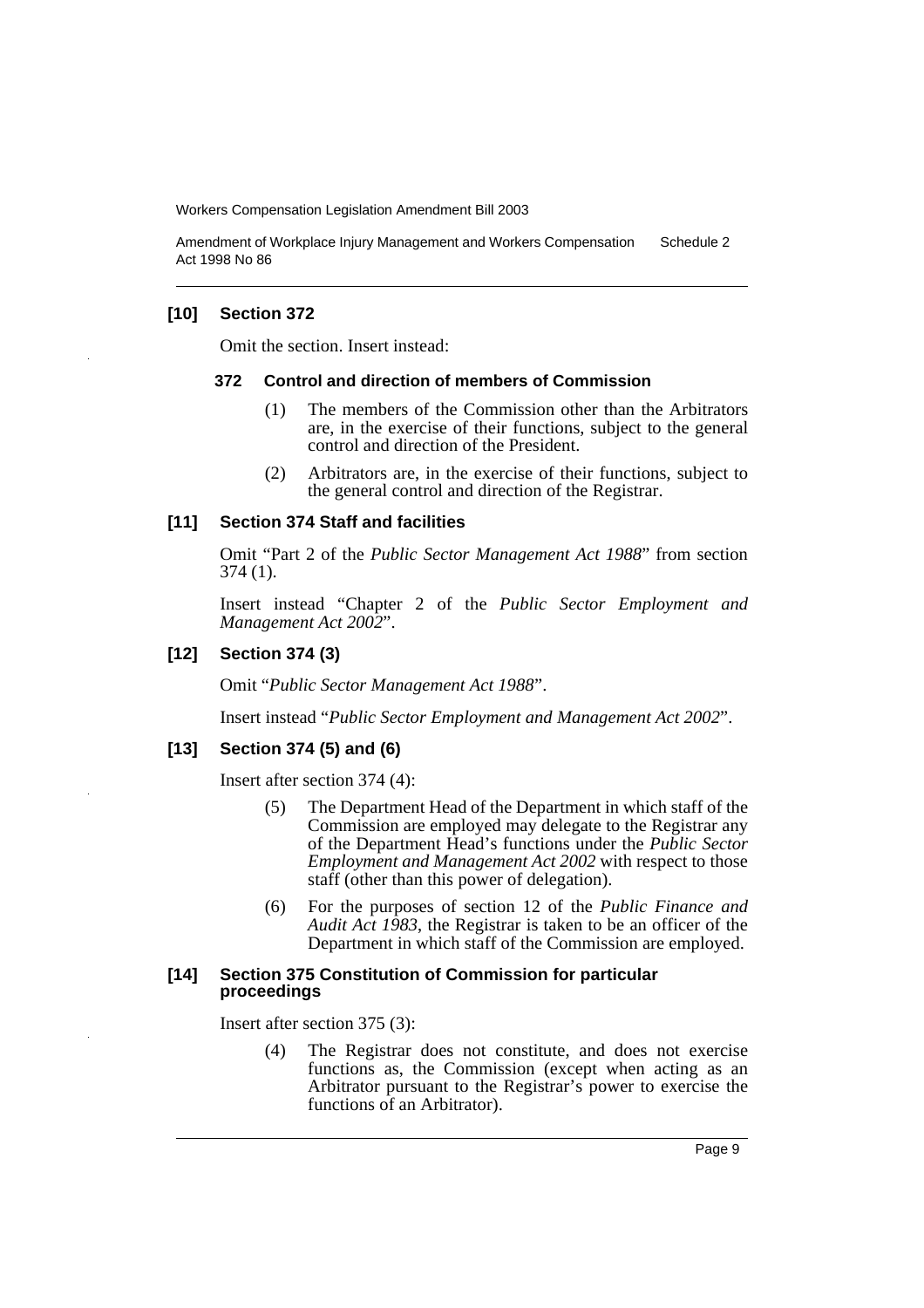Schedule 3 Amendment of Occupational Health and Safety Act 2000 No 40

# <span id="page-11-0"></span>**Schedule 3 Amendment of Occupational Health and Safety Act 2000 No 40**

(Section 3)

## **[1] Section 39A**

Insert after section 39:

#### **39A Civil liability under regulations**

The regulations may provide that nothing in a specified provision or provisions of the regulations is to be construed:

- (a) as conferring a right of action in any civil proceedings in respect of any contravention, whether by act or omission, of the provision or provisions, or
- (b) as conferring a defence to an action in any civil proceedings or as otherwise affecting a right of action in any civil proceedings,

but the failure of the regulations to so provide in respect of a provision is not to be construed as conferring such a right of action or defence.

## **[2] Section 65 Protection from incrimination**

Omit "on that occasion" from section 65 (2) (b).

Insert instead "at an appropriate time".

#### **[3] Section 65 (2A)**

Insert after section 65 (2):

(2A) **Appropriate time for giving warning about incrimination**

An *appropriate time* for warning a person as referred to in subsection (2) (b) is any of the following times:

- (a) the time when the requirement to make the statement or to give or furnish the answer or information is made,
- (b) in the case of evidence required to be given when appearing before an inspector, any time after the start of the appearance before the inspector,
- (c) at or about the time immediately before the person makes the statement or gives or furnishes the answer or information.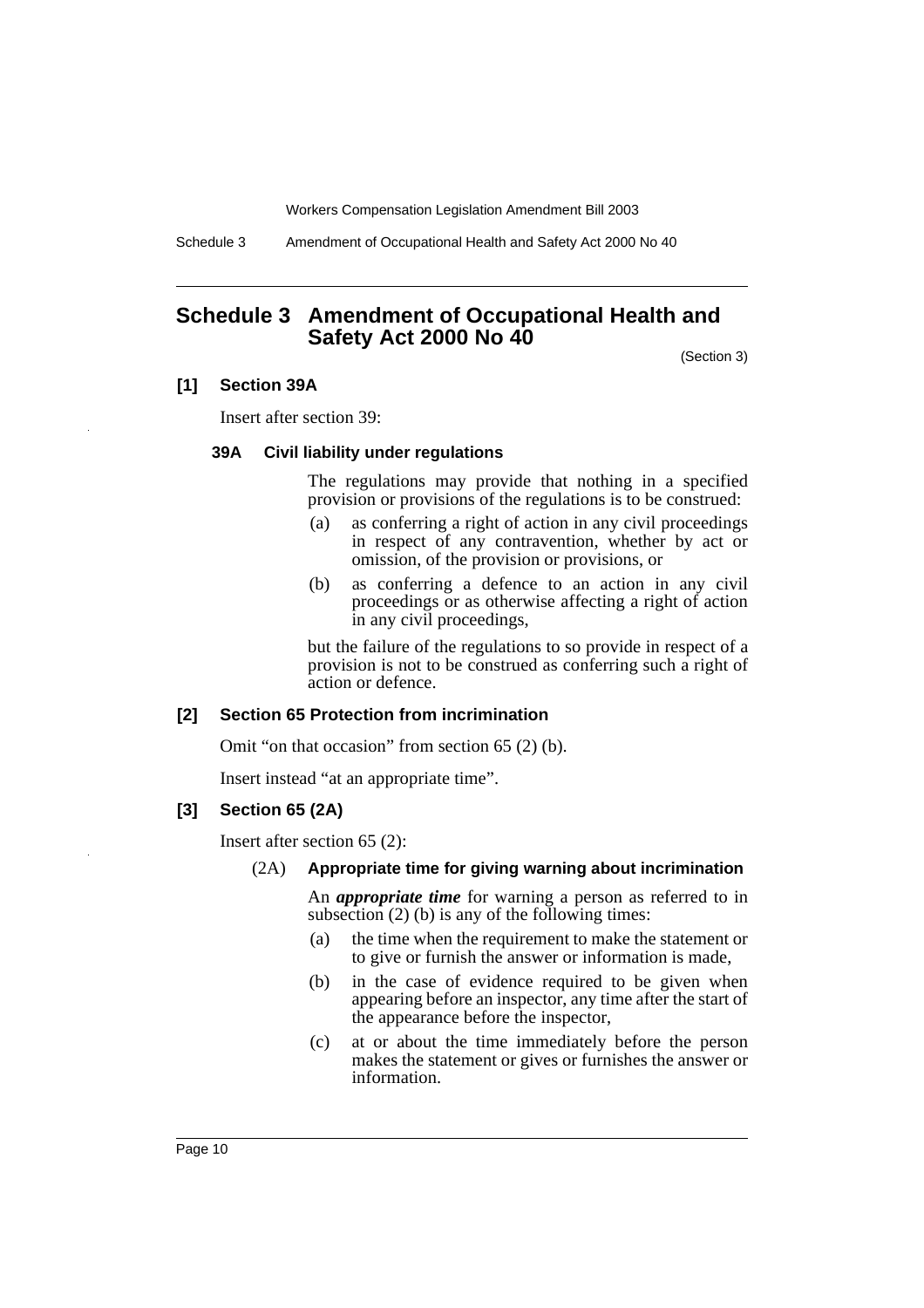Amendment of Occupational Health and Safety Act 2000 No 40 Schedule 3

# **[4] Part 5, Division 4, heading**

Omit the heading. Insert instead:

# **Division 4 Incidents at places of work**

# **[5] Section 86 Notification of incidents**

Omit "occurrences" from section 86 (1).

Insert instead "incidents".

# **[6] Section 86 (1) (a) and (b)**

Omit the paragraphs. Insert instead:

- (a) any serious incident at the place of work (as referred to in section 87),
- (b) any incident occurring at or in relation to the place of work that the regulations declare to be an incident that is required to be notified to WorkCover.

# **[7] Section 86 (2)**

Omit the subsection. Insert instead:

- (2) Any such notice must be given:
	- (a) as soon as practicable (but not later than 7 days) after the occupier becomes aware of the incident, and
	- (b) in the manner and form required by the regulations.

# **[8] Section 86 (3)**

Omit "a non-disturbance occurrence". Insert instead "a serious incident".

## **[9] Section 86 (3) (b)**

Omit "(for example, by telephone or facsimile)".

# **[10] Section 86 (3)**

Omit "the occurrence" wherever occurring. Insert instead "the incident".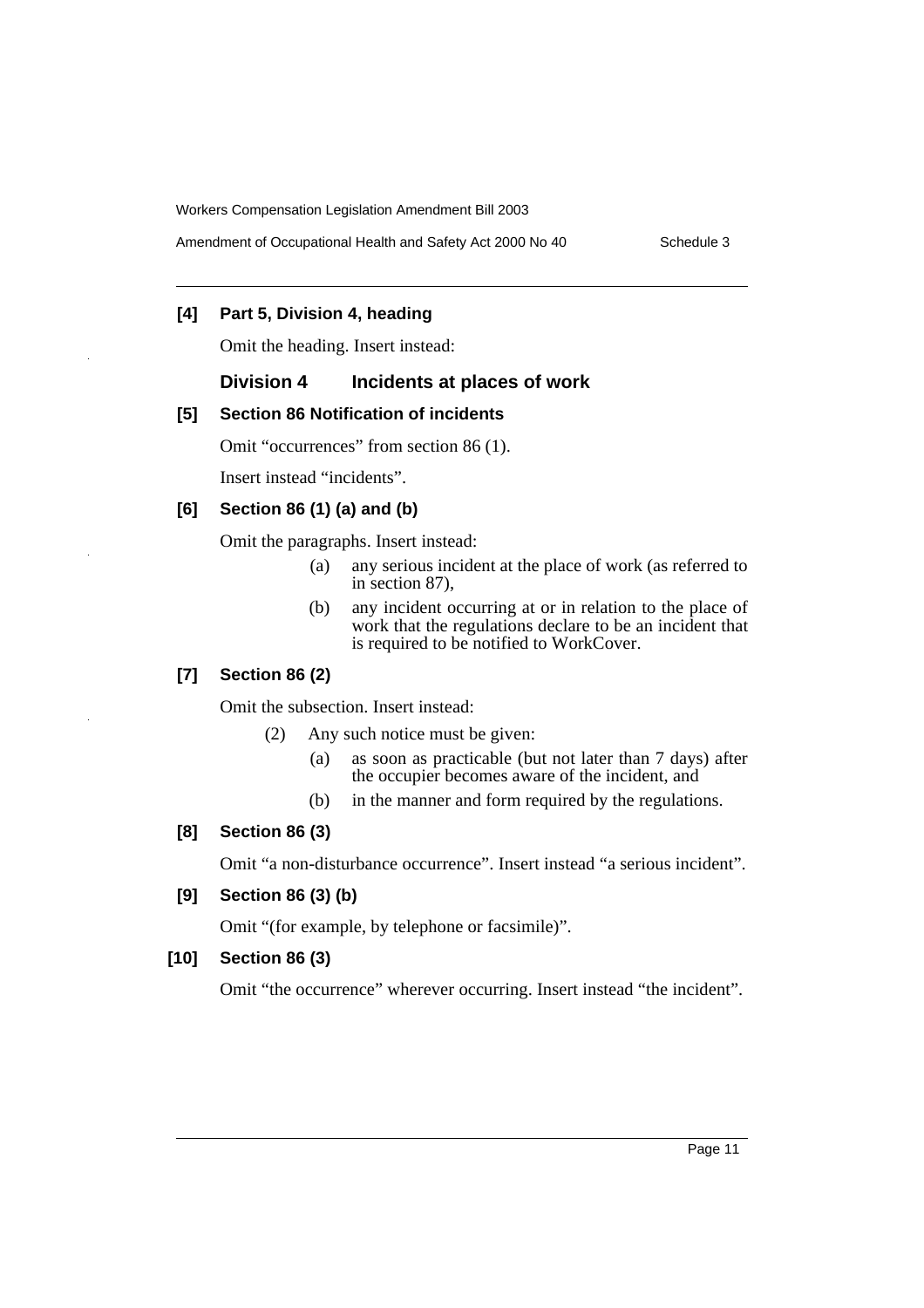Schedule 3 Amendment of Occupational Health and Safety Act 2000 No 40

# **[11] Section 86 (3A)**

Insert after section 86 (3):

(3A) Despite subsection (1), an occupier is not required to give notice under this section if the occupier has given notice of the incident in accordance with section 44 (2) of the *Workplace Injury Management and Workers Compensation Act 1998*.

#### **[12] Section 87 Non-disturbance of plant involved in serious incidents (and of surrounding area)**

Omit section 87 (1). Insert instead:

(1) In this section:

#### *serious incident* means:

- (a) an incident that has resulted in a person being killed, or
- (b) any other incident prescribed by the regulations for the purposes of this definition.

#### **[13] Section 87 (2)**

Omit "non-disturbance occurrence" wherever occurring. Insert instead "serious incident".

#### **[14] Section 87 (5)**

Omit "occurrence" wherever occurring. Insert instead "incident".

#### **[15] Section 88 Minister may require and publish special reports into incidents**

Omit section 88 (1). Insert instead:

- (1) The Minister may direct WorkCover, or any department of the Government responsible to the Minister, to prepare a special report for the Minister with respect to:
	- (a) any incident that occurred at a place of work and that caused the death of or bodily injury to any person, or
	- (b) any incident at a place of work that constituted a danger to any person.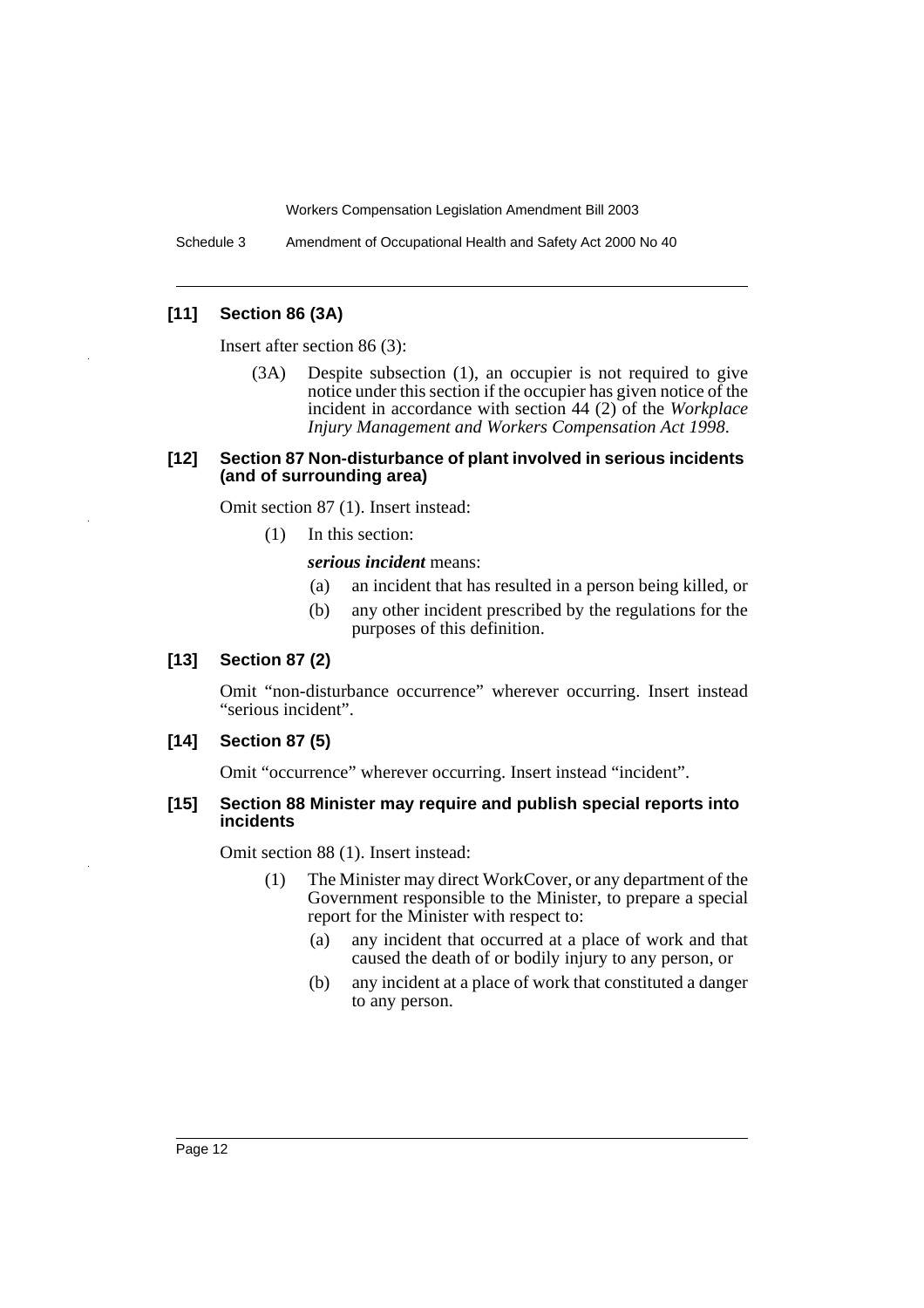Amendment of Occupational Health and Safety Act 2000 No 40 Schedule 3

# **[16] Section 107 Time for instituting proceedings for offences**

Omit "Notification of accidents and other matters" from section 107 (2). Insert instead "Notification of incidents".

# **[17] Section 109 Evidentiary statements**

Omit "accident". Insert instead "incident".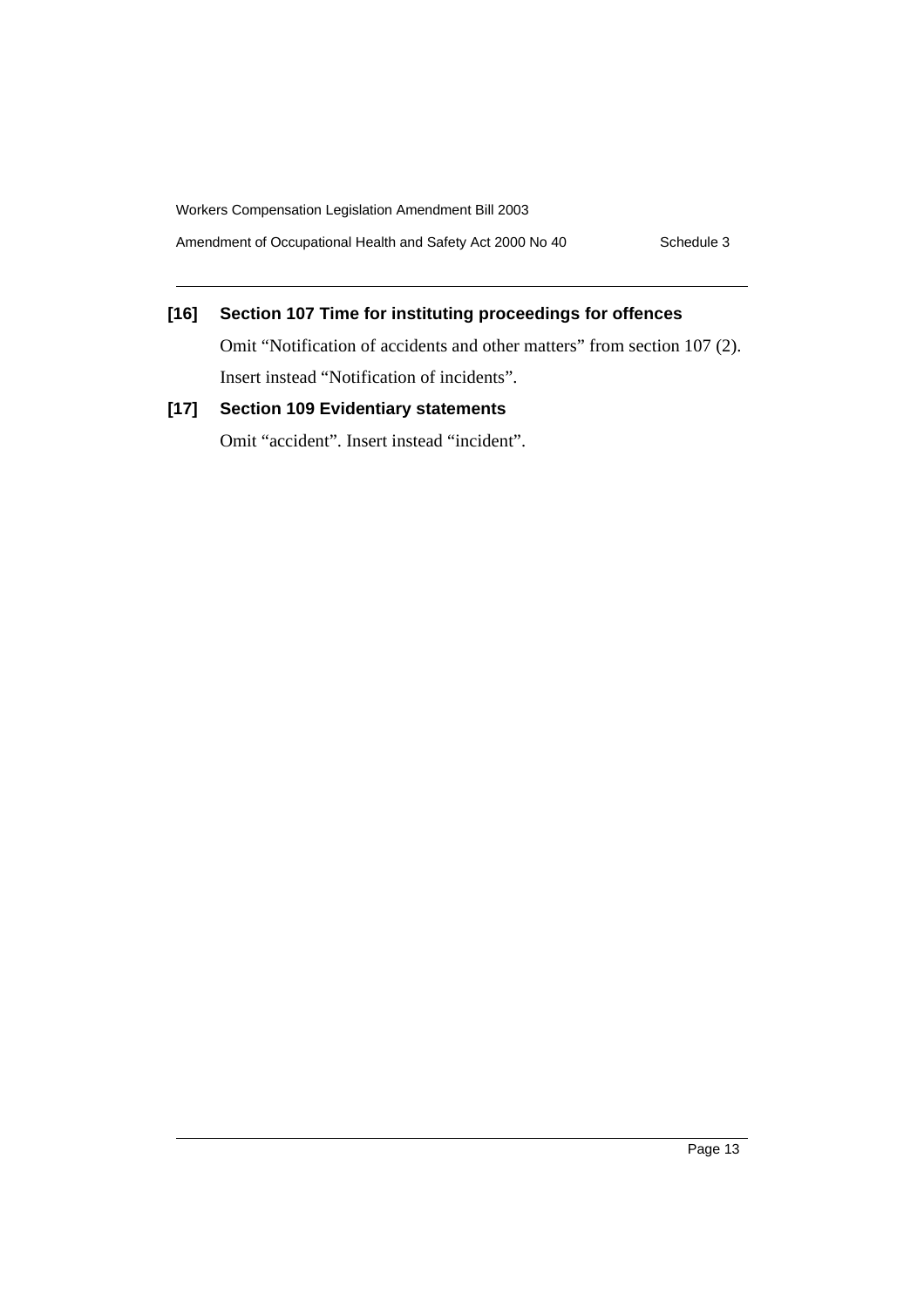Schedule 4 Amendment of Workers' Compensation (Dust Diseases) Act 1942 No 14

# <span id="page-15-0"></span>**Schedule 4 Amendment of Workers' Compensation (Dust Diseases) Act 1942 No 14**

(Section 3)

# **[1] Section 8E Reimbursement of compensation from negligent third parties**

Omit "as is prescribed by the regulations" from section 8E (3) (d).

Insert instead "as is provided by Schedule 1A or prescribed by the regulations".

# **[2] Section 8E (3) (e)**

Omit "as prescribed by the regulations".

Insert instead "as provided by Schedule 1A".

## **[3] Section 8E (4) (a)**

Omit "economic".

# **[4] Section 8E (4) (d)**

Omit "limited to the amount of those damages".

Insert instead "limited to the amount of those damages to the extent that they are damages for economic loss".

# **[5] Section 8E (8)–(9A)**

Omit section 8E (8) and (9). Insert instead:

- (8) In a case in which the deduction from damages referred to in subsection (3) (b) is not apparent or readily ascertainable from the terms of any judgment or award in respect of the damages, the amount of the deduction is as determined in accordance with Schedule 1A.
- (9) The regulations may make provision for or with respect to:
	- (a) the determination of the amount of any deduction from damages referred to in subsection (3) (b), being provisions not inconsistent with the provisions of Schedule 1A, and
	- (b) requiring (in addition to the requirements of Schedule 1A) the provision to the board of information or documents by a person from whom or by whom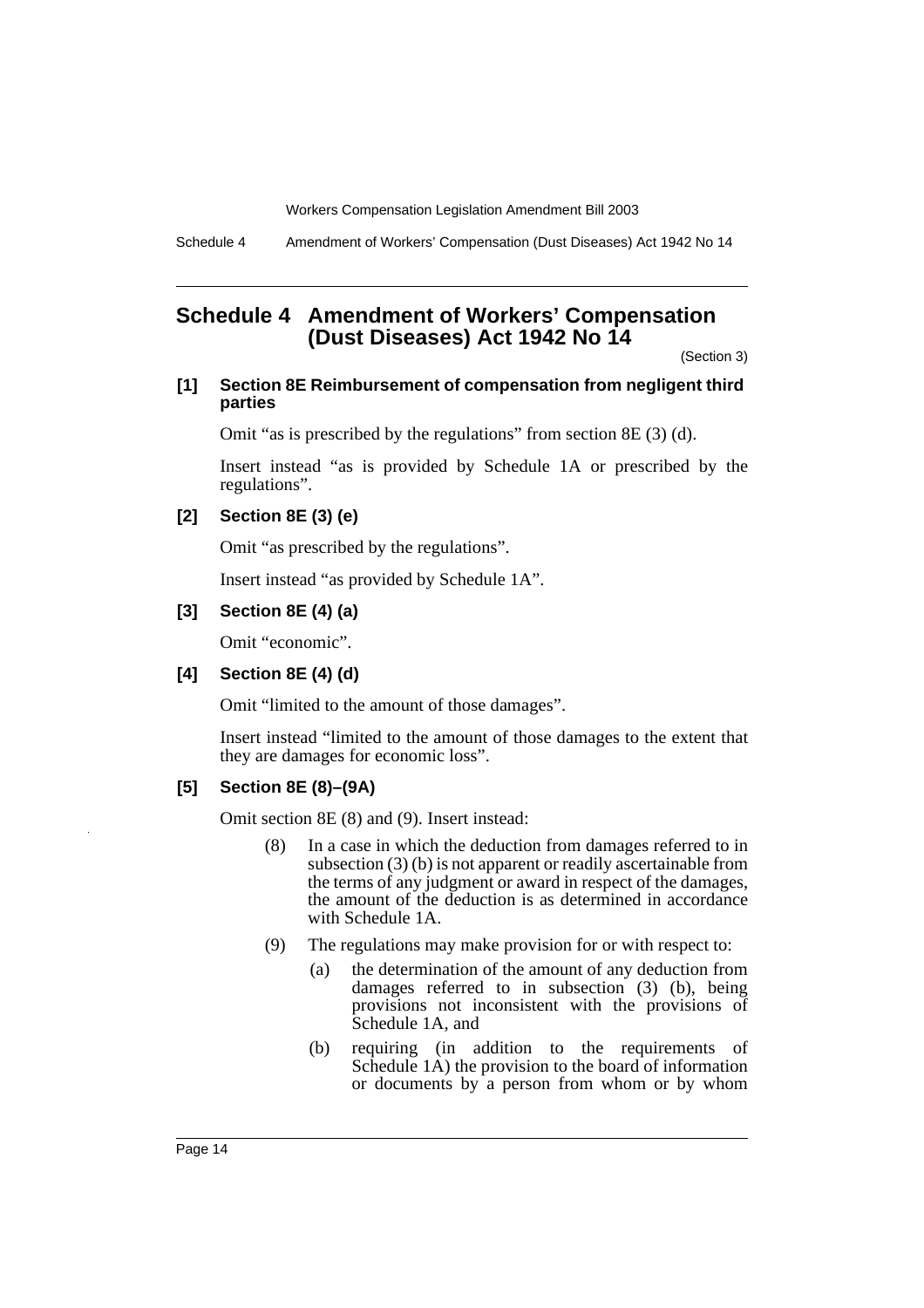Amendment of Workers' Compensation (Dust Diseases) Act 1942 No 14 Schedule 4

damages in respect of disablement or death from a dust disease are recovered or recoverable, being information or documents relevant to the determination of any matter in connection with the operation of this section or Schedule 1A, and

- (c) exempting classes of persons or cases from the operation of all or specified provisions of this section or Schedule 1A.
- (9A) Schedule 1A has effect for the purposes of this section.

## **[6] Section 8E (10)**

Omit "In this section". Insert instead "In this section and Schedule 1A".

# **[7] Section 8E (10)**

Insert in alphabetical order:

*final determination*, in relation to proceedings, includes a final determination by judgment, verdict, award, settlement, agreement, dismissal, discontinuance or otherwise.

# **[8] Schedule 1A**

Insert after Schedule 1:

# **Schedule 1AReimbursement of compensation from negligent third parties**

(Section 8E)

# **1 Application of Schedule**

This Schedule applies to proceedings referred to in section 8E for damages in respect of disablement or death that:

- (a) were commenced on or after 1 January 2002, or
- (b) were commenced before 1 January 2002 but were not finally determined before that date.

# **2 Definitions**

In this Schedule:

*first person* and *second person* have the same meanings as in section 8E (3).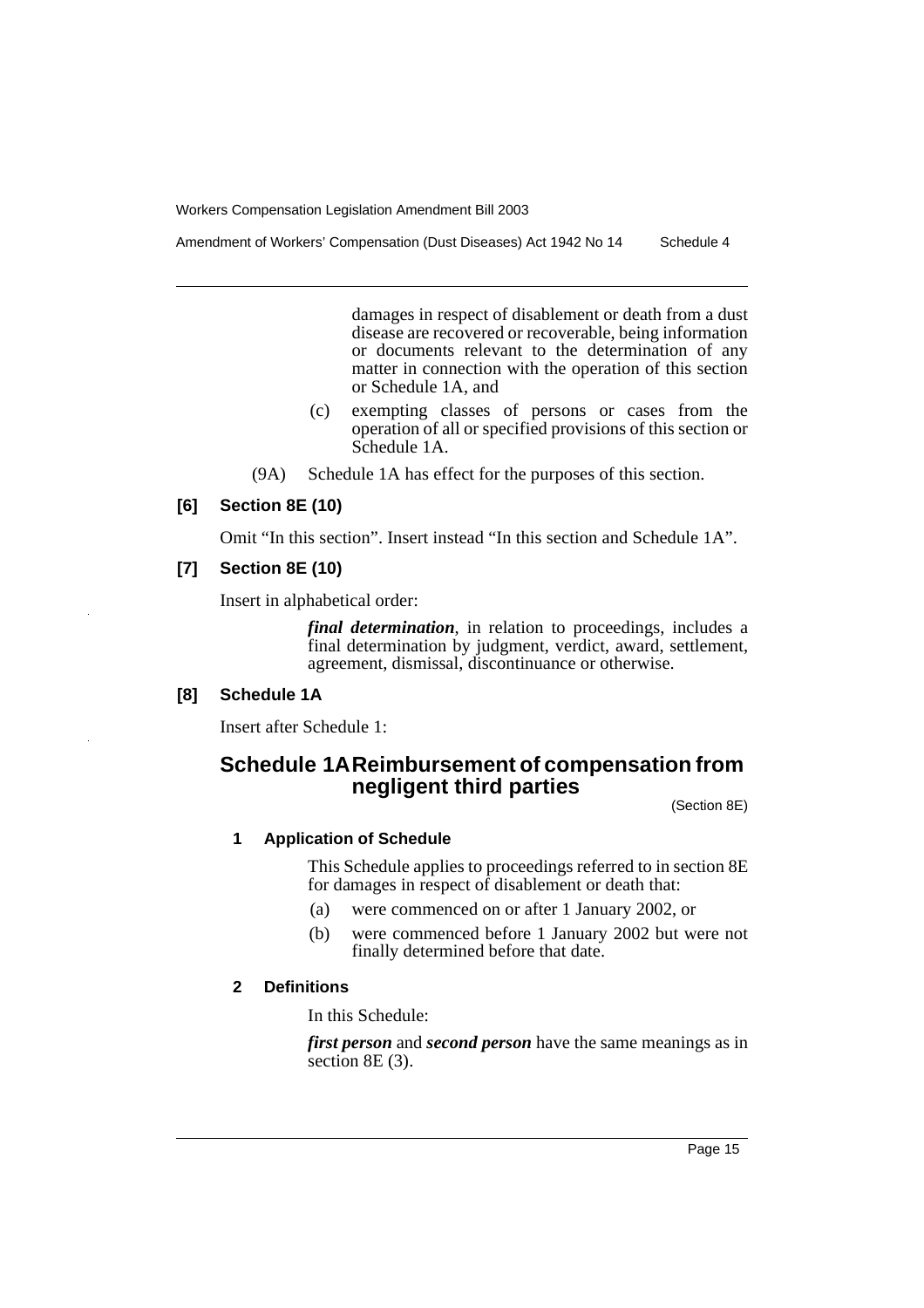Schedule 4 Amendment of Workers' Compensation (Dust Diseases) Act 1942 No 14

#### **3 Notification of final determination of proceedings**

- (1) A person (*the defendant*) against whom proceedings to which this Schedule applies have been taken must notify the board in writing of any award, judgment, settlement or agreement resulting in the final determination of the proceedings.
- (2) The notification must be given to the board within 28 days after the final determination.
- (3) The notification must be accompanied by the following documents:
	- (a) a document or documents that set out the following particulars:
		- (i) the name, address and date of birth of the person who commenced the proceedings (and if more than one, those particulars for each person),
		- (ii) a statement as to whether or not the defendant was sued in the capacity of employer,
		- (iii) a statement as to whether or not the defendant has made, or is required to make, any contribution or other payment in connection with the final determination of the proceedings,
		- (iv) the amount and extent of any such contribution or other payment,
		- (v) if a contribution or other payment (as referred to in subparagraphs (iii) and  $(iv)$ ) has been or is to be made—a statement as to whether or not an amount has been deducted from the contribution or payment as referred to in section 8E (3) (b),
		- (vi) the amount and extent of any such deduction,
		- (vii) the names and addresses of all parties to the award, judgment, settlement or agreement,
		- (viii) a statement as to whether or not any person against whom the proceedings were brought (other than the defendant) has made, or is required to make, any contribution or other<br>payment in connection with the final payment in connection with the final determination of the proceedings,
		- (ix) the amount and extent of any such contribution or other payment,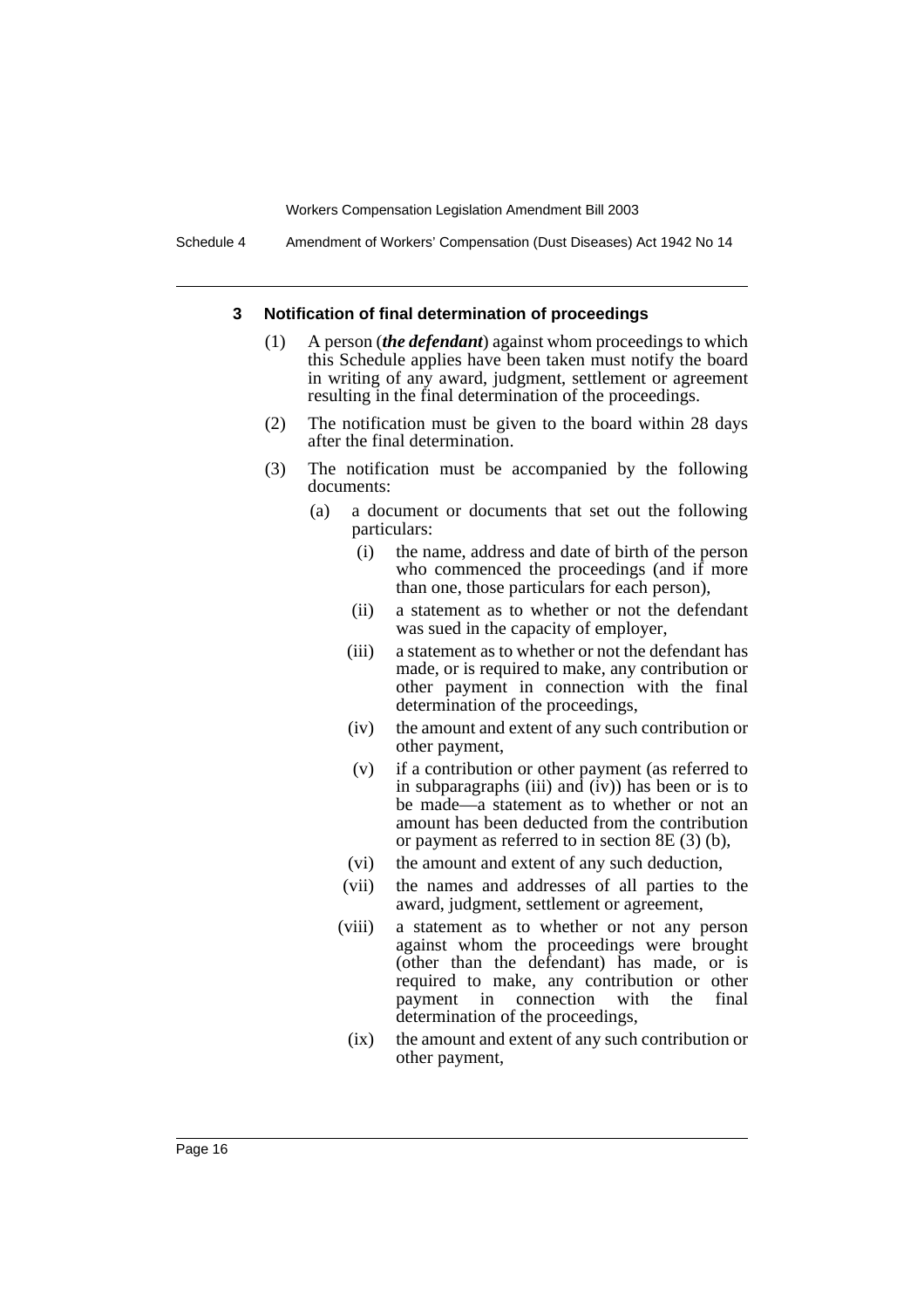Amendment of Workers' Compensation (Dust Diseases) Act 1942 No 14 Schedule 4

- (x) if a contribution or other payment (as referred to in subparagraphs (viii) and  $(ix)$ ) has been or is to be made—a statement as to whether or not an amount has been deducted from the contribution or other payment as referred to in section 8E (3) (b),
- (xi) the amount and extent of any such deduction,
- (b) a copy (whether in electronic or hard copy form) of the following documents:
	- (i) the final statement of claim in the proceedings,
	- (ii) the final particulars of damage filed by the person or persons who commenced the proceedings,
	- (iii) any award, judgment, terms of settlement, agreement, or other document (such as a deed of release) evidencing the terms of the final determination of the proceedings.
- (4) It is sufficient compliance with subclause (3) (a) to the extent that documents provided under subclause (3) (b) contain the particulars required by subclause (3) (a).
- (5) Where there is more than one defendant in proceedings to which this Schedule applies, each defendant is required to comply with this clause. In such a case, the board may consent to a defendant complying with this clause on behalf of other defendants in the proceedings.
- (6) The board may at any time by notice in writing require a defendant in proceedings to which this Schedule applies to provide to the board, within 21 days or such longer period as the board may allow, specified information or documents concerning the determination of the proceedings.
- (7) A person who fails to comply with a requirement imposed by or under this clause is guilty of an offence.

Maximum penalty: 10 penalty units.

(8) The board may exempt any particular proceedings or class of proceedings from the requirements as to notification under this clause. Any exemption given for a class of proceedings is to be publicised in a manner determined by the board and any revocation or variation of such an exemption must be similarly publicised.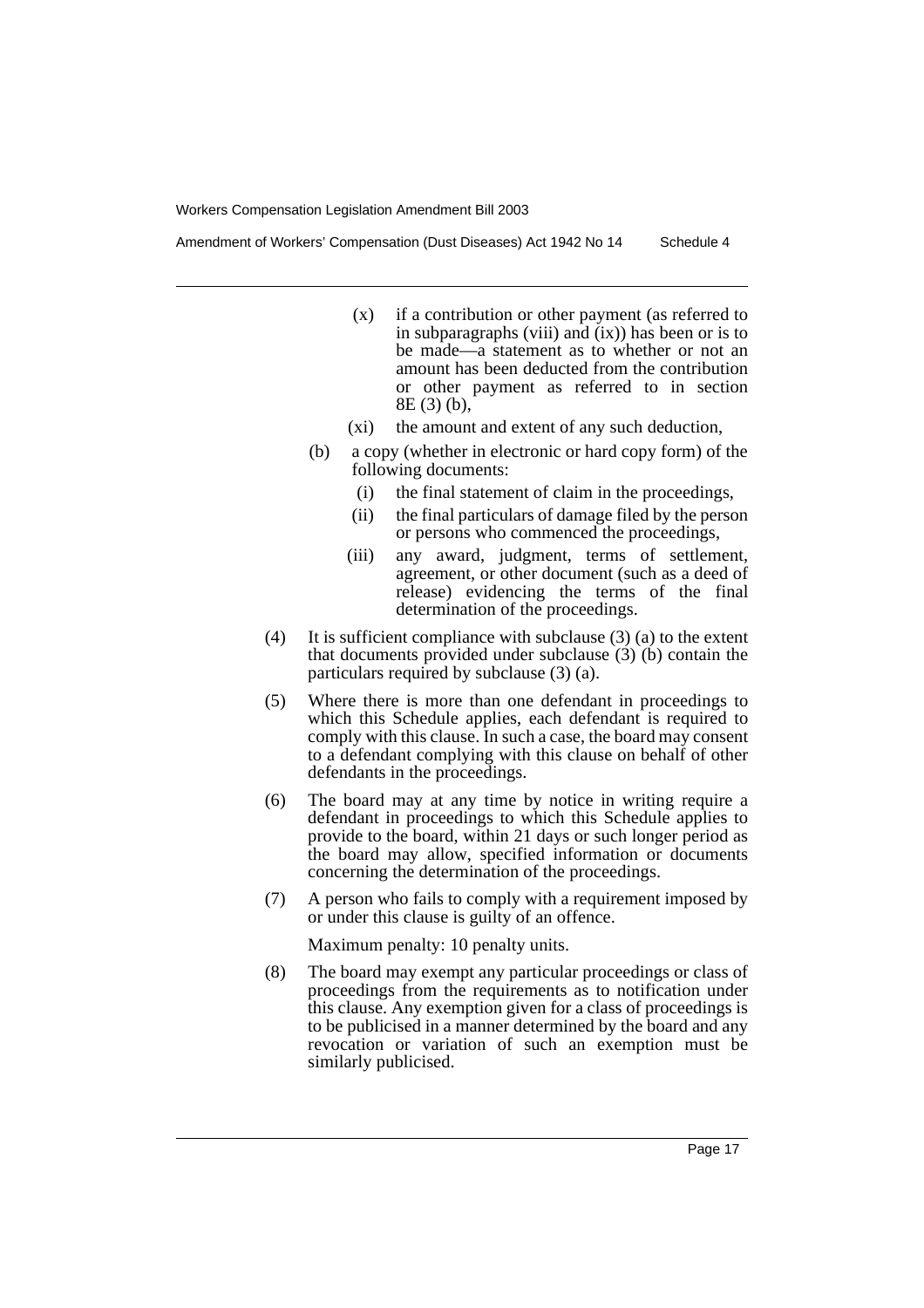Schedule 4 Amendment of Workers' Compensation (Dust Diseases) Act 1942 No 14

#### **4 Determination of amount of compensation**

In a case in which the deduction from damages referred to in section 8E (3) (b) is not apparent or readily ascertainable from the terms of any judgment or award in respect of the damages, the amount of the deduction is the amount determined in accordance with, and subject to, the following principles:

- (a) Subject to the following paragraphs, the amount of compensation (the *deducted compensation*) taken to have been deducted from the damages payable by the second person to the first person is the total of the following amounts as assessed by the board:
	- (i) the amount of compensation paid by the board to, or on behalf of, the first person up to the date of final determination,
	- (ii) the present value of future benefits payable by the board to, or on behalf of, the first person after that date (where the assessment of those future benefits is based on the assumption that the medical condition of the worker as to disablement and life expectancy will remain unchanged),

less any reduction required by section 8E (6).

(b) The board may by notice in writing served on the second person give the second person notice (an *assessment notice*) of the amount of the deducted compensation assessed by the board under paragraph (a). An assessment notice must include the board's method of calculation and reasons for the assessment.

**Note.** When assessing the amount of the deducted compensation under paragraph (a), the board does not include any damages for non-economic loss.

- (c) If a second person disputes the assessment of an amount of deducted compensation set out in an assessment notice, the second person may request that the board reconsider the assessment (a *reconsideration request*).
- (d) A reconsideration request must:
	- (i) be in writing in the form approved by the board, and
	- (ii) be lodged with the board within 28 days after the service on the person of the assessment notice.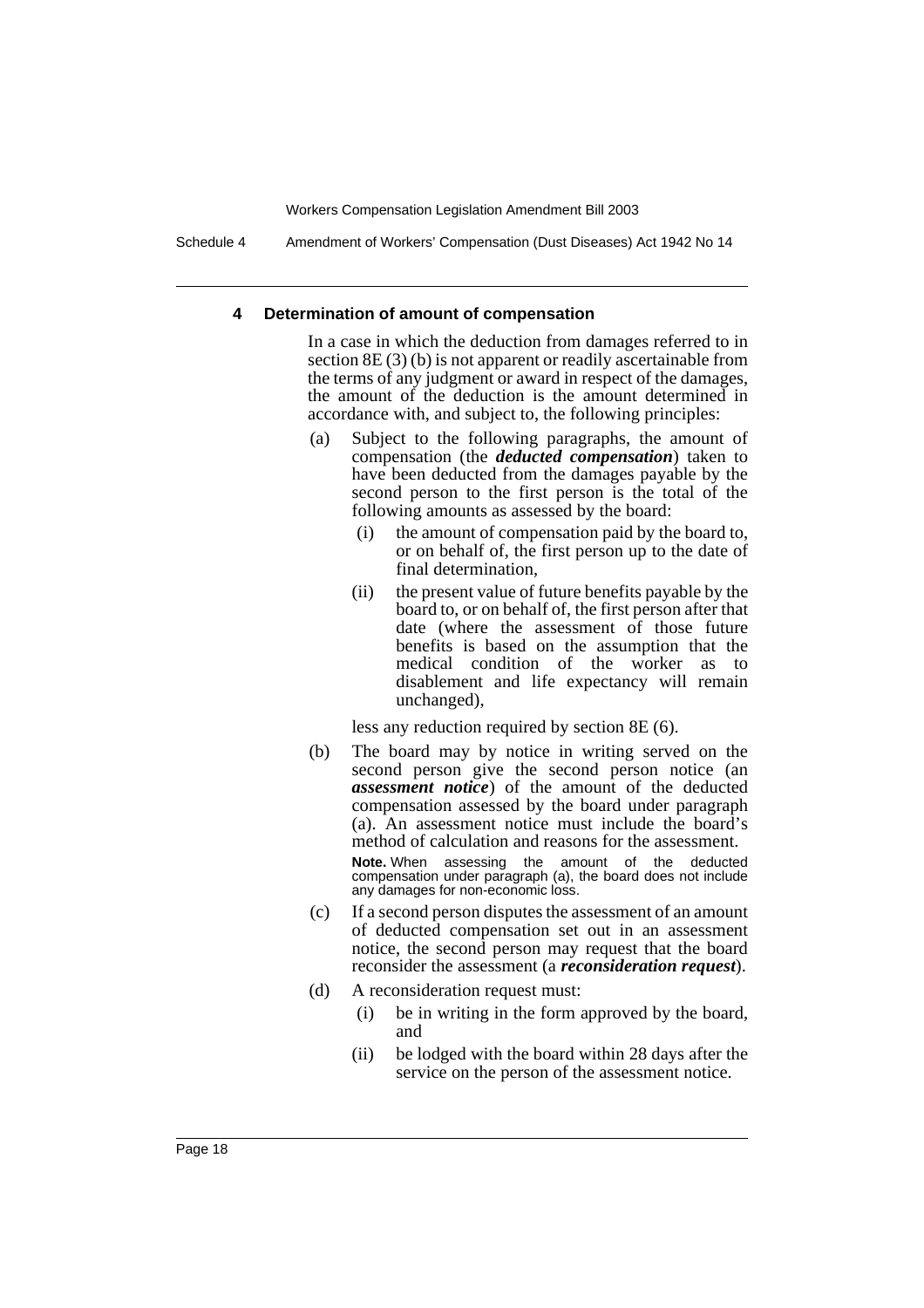- (e) In reconsidering an assessment, the board may consider the advice of accountants, actuaries, legal practitioners and other persons.
- (f) Following the reconsideration of the assessment, the board may:
	- (i) confirm the original assessment of the amount of the deducted compensation made under paragraph (a), or
	- (ii) if the board considers that a lesser amount of deducted compensation is appropriate—issue an amended assessment notice setting out that lesser amount.
- (g) As soon as practicable (and in any event within 28 days) after the lodgment of a reconsideration request, the board must notify the second person in writing of the outcome of the reconsideration. The notification must include the board's reasons for its decision following the reconsideration.
- (h) The second person is not entitled to make more than one reconsideration request in relation to an amount of deducted compensation.

#### **5 Interest**

- (1) Interest is payable on an amount that the second person is liable to pay under section 8E (3) (e) at the rate prescribed for the time being under section 95 (1) of the *Supreme Court Act 1970* for payment of interest on judgment debts.
- (2) That interest begins to run from:
	- (a) in a case in which the deduction from damages referred to in section 8E (3) (b) is apparent or readily ascertainable from the terms of any judgment or award in respect of the damages—the date of expiry of the 42 day period referred to in section 8E (3) (d), or
	- (b) in any other case:
		- (i) if the second person has not lodged a reconsideration request before the expiry of the 28 day period referred to in clause 4 (d) (ii)—the date of expiry of the 42 day period referred to in clause 6 (a) (being 42 days after the service of an assessment notice referred to in clause 4 (b)), or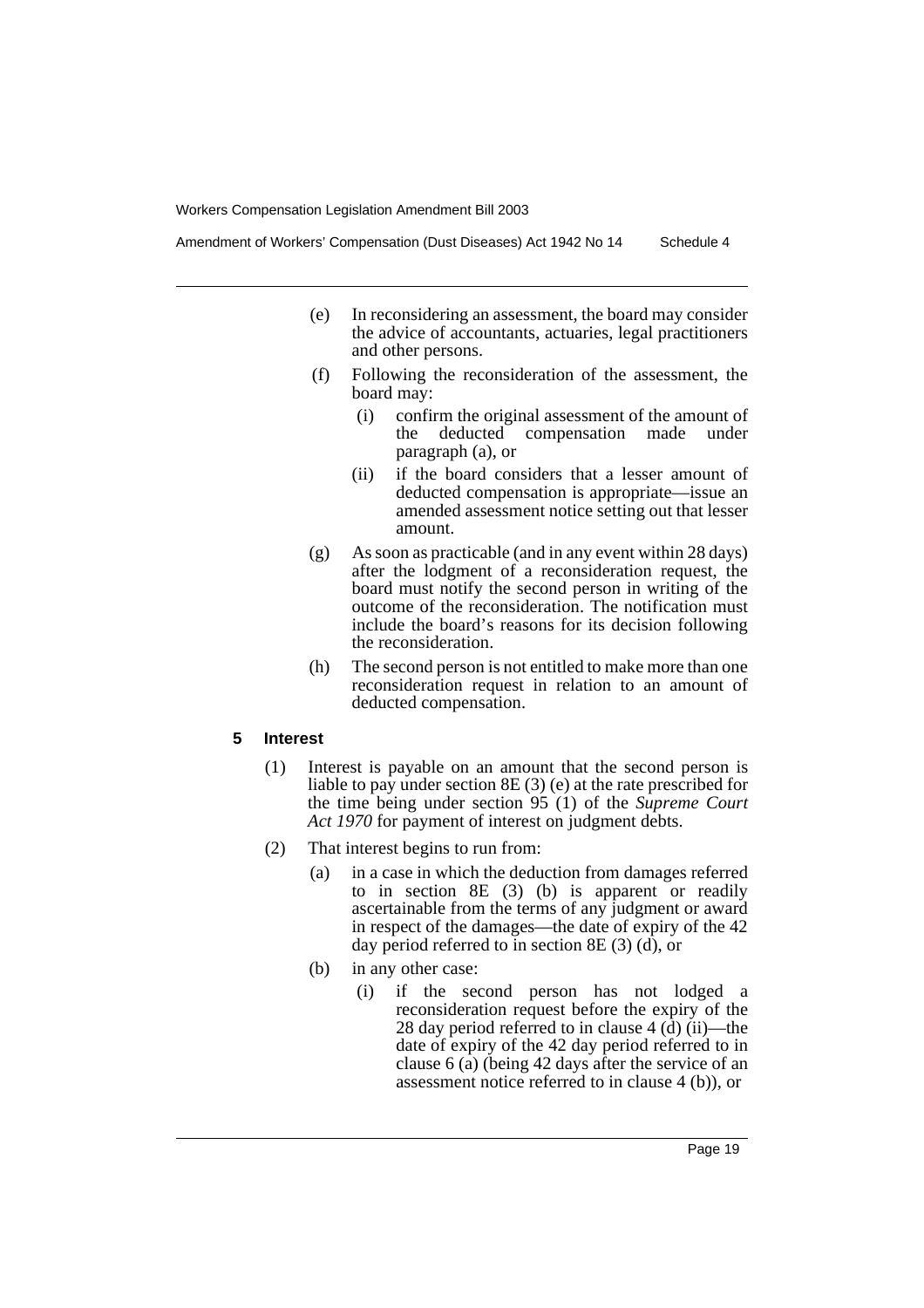Schedule 4 Amendment of Workers' Compensation (Dust Diseases) Act 1942 No 14

- (ii) if the second person has lodged a reconsideration request before the expiry of the 28 day period referred to in clause  $4 \tilde{d}$ ) (ii)—the date of expiry of the 28 day period referred to in clause  $6(6)$ (being 28 days after the second person is notified by the board of the outcome of the reconsideration).
- (3) If the board has issued an amended assessment notice in accordance with clause 4 (f) (ii), the amount of interest is to be calculated on the amount of deducted compensation set out in that amended notice.

#### **6 Reimbursement period**

For the purposes of section 8E (3) (d), in a case in which the deduction from damages referred to in section 8E (3) (b) is determined in accordance with clause 4, an amount that the second person is liable to pay to the board under section 8E (3) must be paid:

- (a) if the second person does not lodge a reconsideration request before the expiry of the 28 day period referred to in clause 4 (d) (ii)—within 42 days after the service of the assessment notice determining the amount of compensation, or
- (b) if the second person lodges a reconsideration request before the expiry of the 28 day period referred to in clause 4 (d) (ii)—within 28 days after the second person is notified by the board of the outcome of the reconsideration.

## **[9] Schedule 2 Savings, transitional and other provisions**

Insert at the end of clause 1 (1):

*Workers Compensation Legislation Amendment Act 2003* to the extent that it amends this Act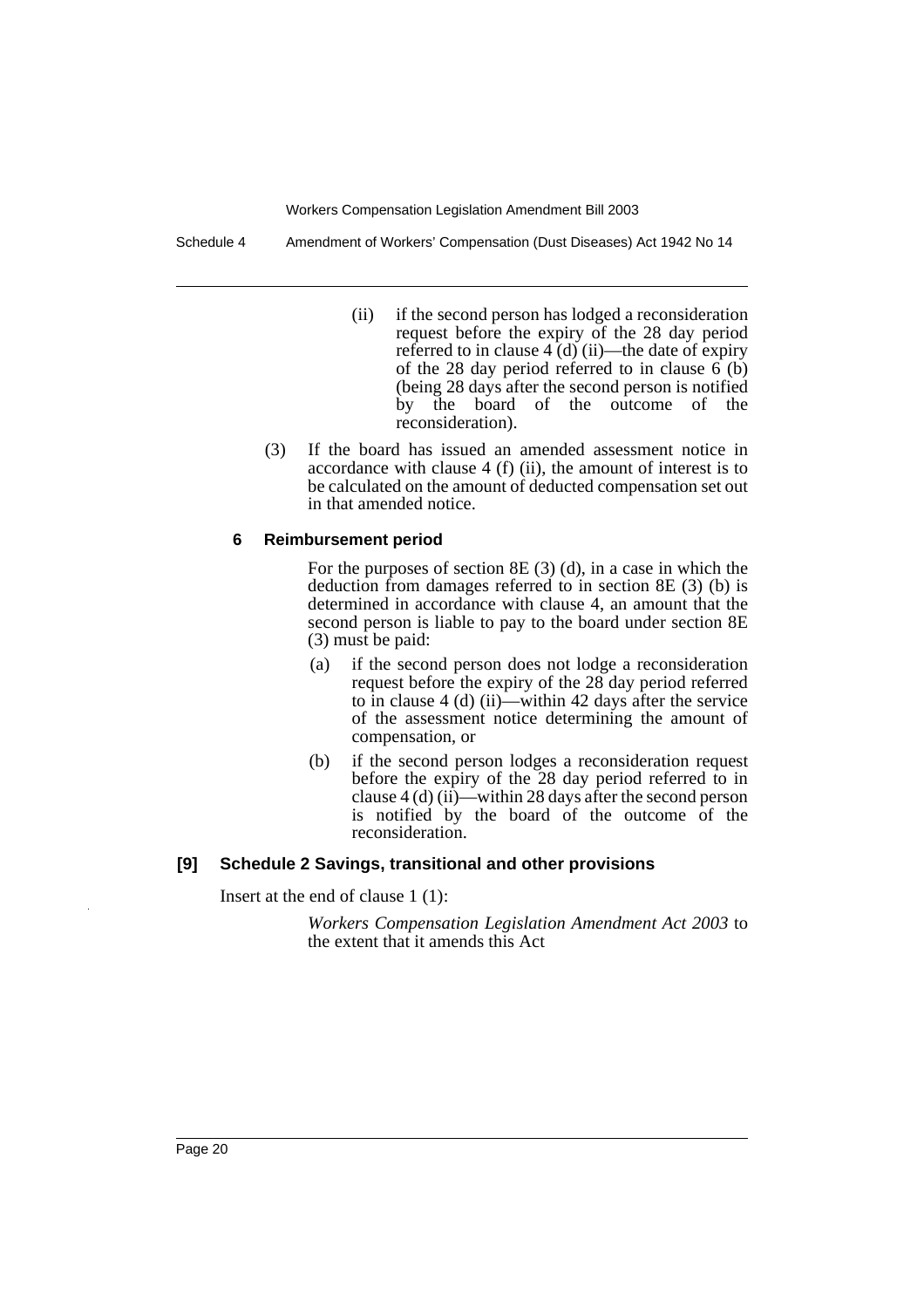Amendment of Workers' Compensation (Dust Diseases) Act 1942 No 14 Schedule 4

# **[10] Schedule 2**

Insert after Part 3:

# **Part 4 Provisions consequent on enactment of Workers Compensation Legislation Amendment Act 2003**

#### **11 Reimbursement of compensation from negligent third parties**

- (1) The amendments made to section 8E by the *Workers Compensation Legislation Amendment Act 2003*, and Schedule 1A as inserted by that Act, are taken to have had effect on and from 1 January 2002.
- (2) Any act, matter or thing done or purporting to have been done under or for the purposes of Part 3 of the *Workers' Compensation (Dust Diseases) Regulation 1998* is, to the extent that it would have been validly done had it been done under this Act as amended by the *Workers Compensation Legislation Amendment Act 2003*:
	- (a) is taken to be (and always to have been) validly done, and
	- (b) is taken to have been done under and for the purposes of section 8E as amended by, and Schedule 1A as inserted by, the *Workers Compensation Legislation Amendment Act 2003*.
- (3) This clause does not apply in respect of relevant proceedings referred to in section  $\overline{SE}(3)$  (a) that are the subject of any proceedings against the board pending in the Supreme Court on the date of introduction into Parliament of the Bill for the *Workers Compensation Legislation Amendment Act 2003*. This Act and Part 3 of the *Workers' Compensation (Dust Diseases) Regulation 1998* continue to apply in respect of those relevant proceedings as if the *Workers Compensation Legislation Amendment Act 2003* had not been enacted.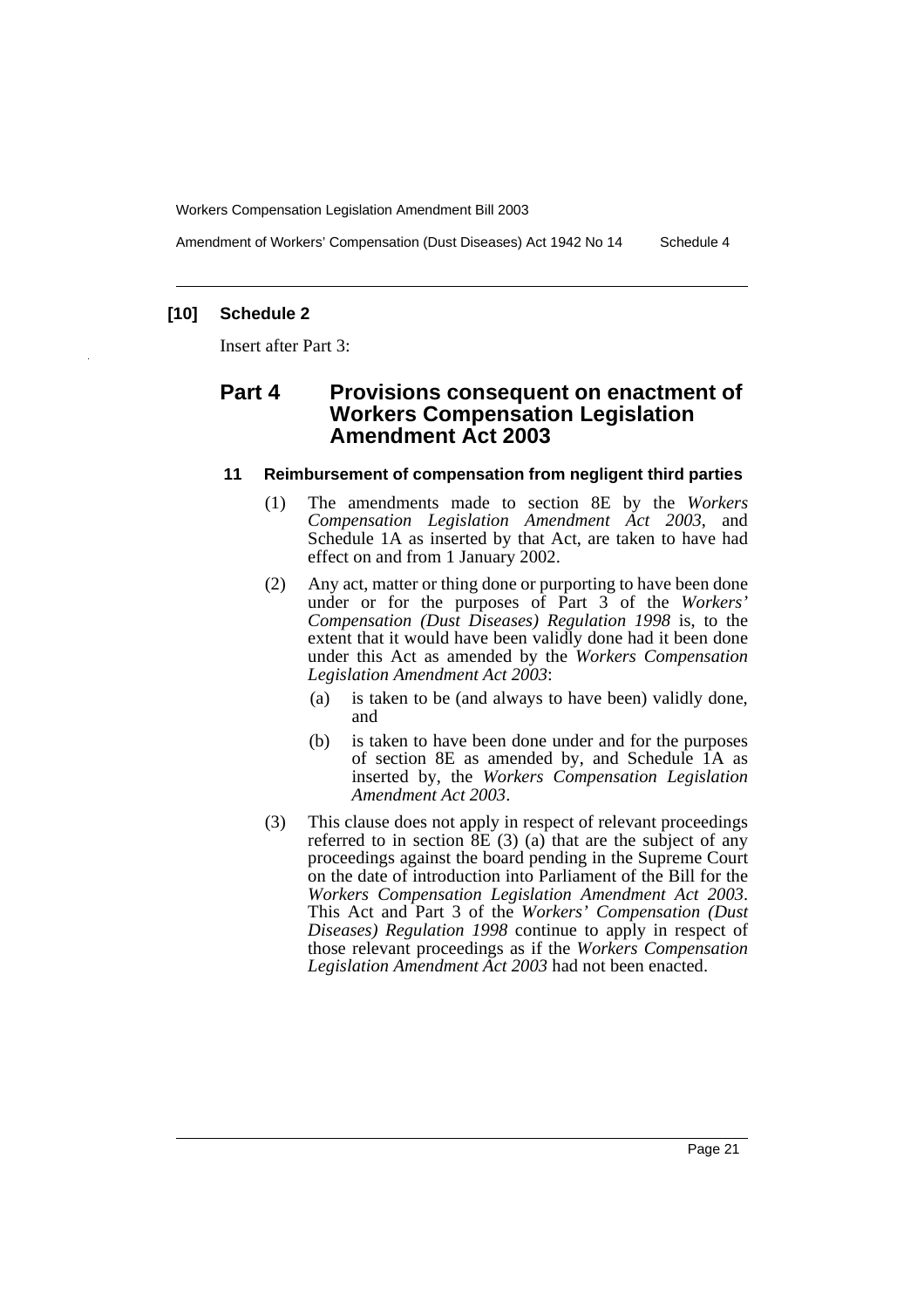Schedule 5 Amendment of Workers Compensation (Bush Fire, Emergency and Rescue Services) Act 1987 No 83

# <span id="page-23-0"></span>**Schedule 5 Amendment of Workers Compensation (Bush Fire, Emergency and Rescue Services) Act 1987 No 83**

(Section 3)

# **[1] Section 32 Application of Principal Act and 1998 Act**

Insert after section 32 (1) (g): (h) Division 9 of Part 3,

#### **[2] Schedule 1 Savings and transitional provisions**

Insert at the end of clause 1A (1):

*Workers Compensation Legislation Amendment Act 2003* to the extent that it amends this Act

# **[3] Schedule 1**

Insert after Part 3:

# **Part 4 Workers Compensation Legislation Amendment Act 2003**

#### **4 Commutations**

Division 9 of Part 3 of the Principal Act is taken to have had effect as provided by section 32 $(1)$  of this Act (and subject to Schedule 6 of the Principal Act in its application to that Division) on and from the commencement of that Division, but not so as to affect any claim determined before the commencement of this clause.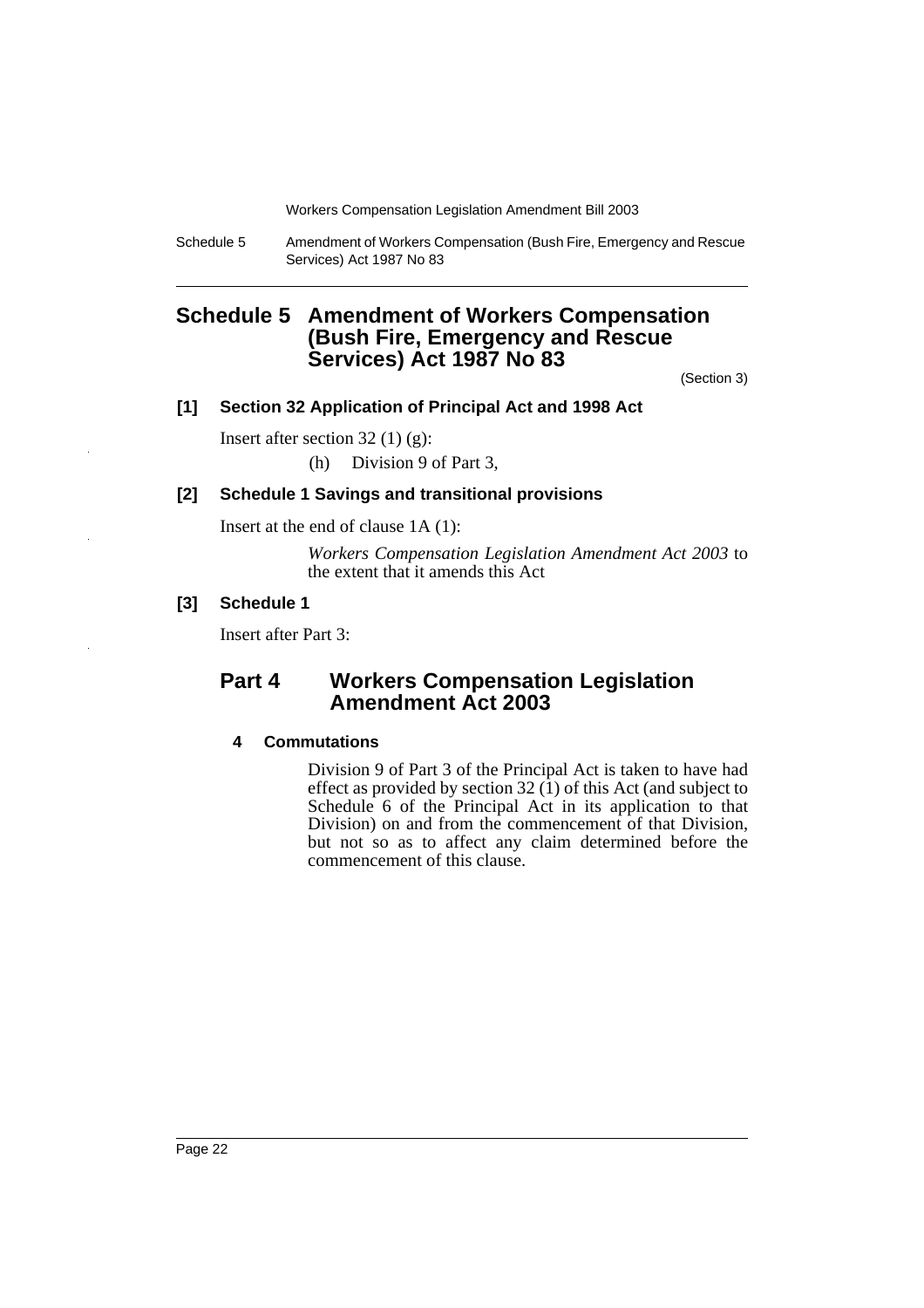Amendment of Workers' Compensation (Dust Diseases) Regulation 1998 Schedule 6

# <span id="page-24-0"></span>**Schedule 6 Amendment of Workers' Compensation (Dust Diseases) Regulation 1998**

(Section 3)

**Part 3 Reimbursement of compensation from negligent third parties**

Omit the Part.